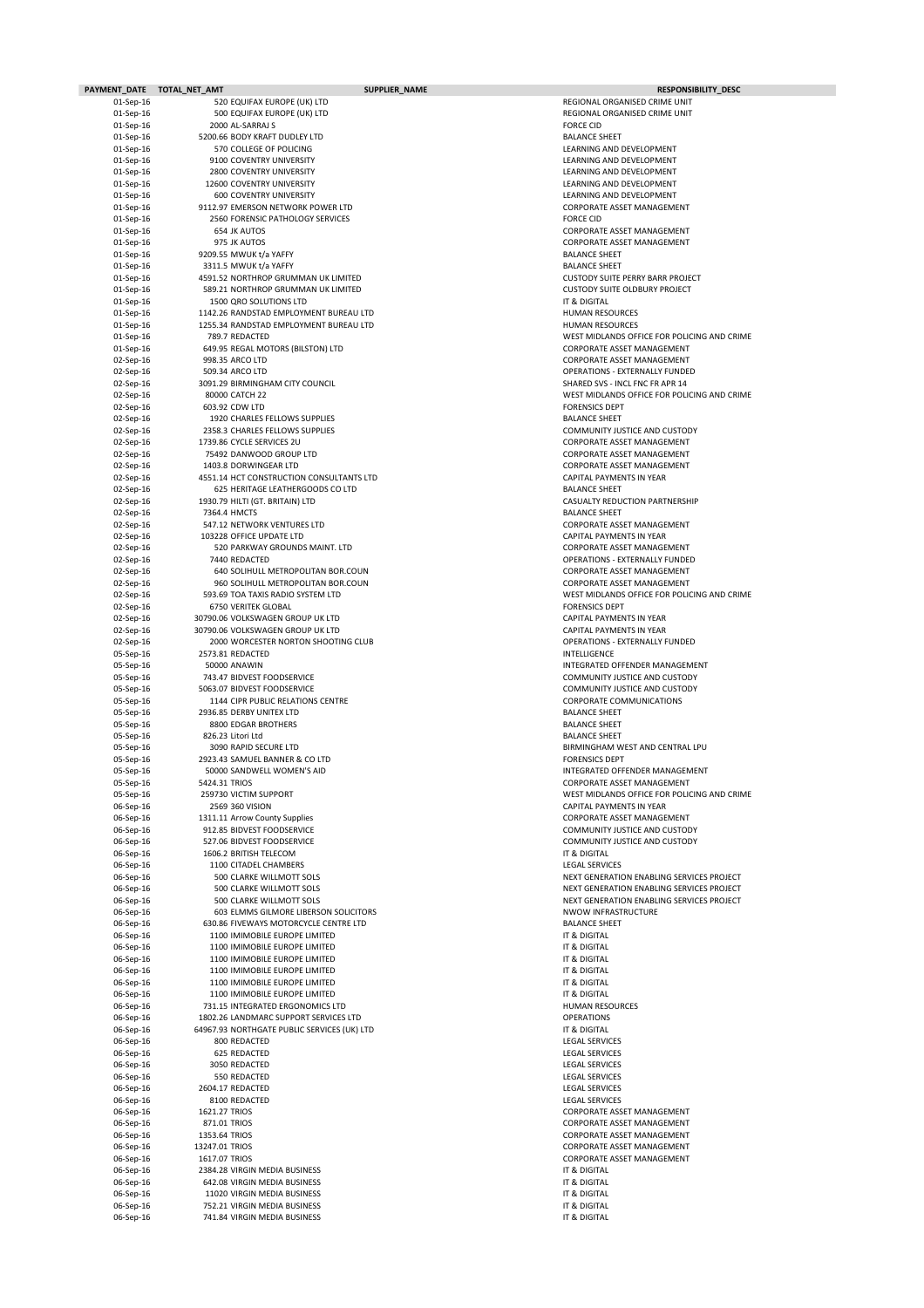| 06-Sep-16 | 70310.25 VIRGIN MEDIA BUSINESS                      | IT & DIGITAL          |
|-----------|-----------------------------------------------------|-----------------------|
| 06-Sep-16 | 649.06 WEST MERCIA POLICE AND CRIME COMMISSIONER    | <b>OPERATIONS - E</b> |
| 07-Sep-16 | 941.6 HAYS SPECIALIST RECRUITMENT LIMITED           | <b>INTELLIGENCE</b>   |
| 07-Sep-16 | 1268.33 ALLSTAR BUSINESS SOLUTIONS LTD              | <b>CORPORATE AS:</b>  |
| 07-Sep-16 | 32043.26 ALLSTAR BUSINESS SOLUTIONS LTD             | <b>CORPORATE ASS</b>  |
| 07-Sep-16 | 1057.43 ALLSTAR BUSINESS SOLUTIONS LTD              | <b>CORPORATE ASS</b>  |
| 07-Sep-16 | 2530.61 ALLSTAR BUSINESS SOLUTIONS LTD              | <b>CORPORATE ASS</b>  |
| 07-Sep-16 | 1670.27 BODY KRAFT DUDLEY LTD                       | <b>BALANCE SHEET</b>  |
| 07-Sep-16 | 1188 CAR-PORT UK                                    | <b>CORPORATE ASS</b>  |
| 07-Sep-16 | 1800 CATCH 22                                       | ORG AND SERVI         |
| 07-Sep-16 | 2229 DAMAR ADVERTISING LTD                          | <b>WOLVERHAMPT</b>    |
|           |                                                     |                       |
| 07-Sep-16 | 1366.12 ERDINGTON ACCIDENT REPAIR CTR               | <b>BALANCE SHEET</b>  |
| 07-Sep-16 | 2500 Fat Media Ltd                                  | <b>CASUALTY REDL</b>  |
| 07-Sep-16 | 657.9 GREENHAM                                      | <b>BALANCE SHEET</b>  |
| 07-Sep-16 | 1650 HAYS SPECIALIST RECRUITMENT LIMITED            | <b>BUSINESS TRAN</b>  |
| 07-Sep-16 | 2750 HAYS SPECIALIST RECRUITMENT LIMITED            | <b>BUSINESS TRAN</b>  |
| 07-Sep-16 | 1650 HAYS SPECIALIST RECRUITMENT LIMITED            | <b>BUSINESS TRAN</b>  |
| 07-Sep-16 | 1007.5 HAYS SPECIALIST RECRUITMENT LIMITED          | LEARNING AND          |
| 07-Sep-16 | 865.33 HMCTS                                        | <b>BALANCE SHEET</b>  |
|           |                                                     |                       |
| 07-Sep-16 | 1152 JACKSON LIFT SERVICES LTD                      | <b>CORPORATE ASS</b>  |
| 07-Sep-16 | 3901 JNE SECURITY LTD                               | <b>WOLVERHAMPT</b>    |
| 07-Sep-16 | 2500 Judy Foster                                    | <b>WEST MIDLAND</b>   |
| 07-Sep-16 | 2750 MICHAEL PAGE INTERNATIONAL RECRUITMENT LIMITED | <b>WEST MIDLAND</b>   |
| 07-Sep-16 | 3194.29 NITON EQUIPMENT LTD                         | <b>BALANCE SHEET</b>  |
| 07-Sep-16 | 560 NUMBER PLATE CENTRE LTD                         | <b>CORPORATE ASS</b>  |
| 07-Sep-16 | 635.85 PARTS WEST MIDLANDS                          | <b>CORPORATE ASS</b>  |
| 07-Sep-16 | 6264 QRO SOLUTIONS LTD                              | <b>CAPITAL PAYME</b>  |
| 07-Sep-16 | 8295 QRO SOLUTIONS LTD                              | IT & DIGITAL          |
|           | 7712 REDACTED                                       |                       |
| 07-Sep-16 |                                                     | <b>LEGAL SERVICES</b> |
| 07-Sep-16 | 605.58 REDACTED                                     | <b>COMMUNITY JU</b>   |
| 07-Sep-16 | 530.19 SYTNER BIRMINGHAM                            | <b>CORPORATE ASS</b>  |
| 07-Sep-16 | 720 THE COUNSELLING SERVICE                         | <b>HUMAN RESOU</b>    |
| 07-Sep-16 | 1273.73 VENN GROUP LTD                              | <b>LEGAL SERVICES</b> |
| 07-Sep-16 | 1390.28 VENN GROUP LTD                              | <b>LEGAL SERVICES</b> |
| 07-Sep-16 | 3287.16 VIRGIN MEDIA BUSINESS                       | IT & DIGITAL          |
| 07-Sep-16 | 3030.96 VIRGIN MEDIA BUSINESS                       | IT & DIGITAL          |
| 07-Sep-16 | 739.83 VIRGIN MEDIA BUSINESS                        | IT & DIGITAL          |
|           |                                                     |                       |
| 07-Sep-16 | 743.51 VIRGIN MEDIA BUSINESS                        | IT & DIGITAL          |
| 07-Sep-16 | 850.32 VIRGIN MEDIA BUSINESS                        | IT & DIGITAL          |
| 07-Sep-16 | 865.35 VIRGIN MEDIA BUSINESS                        | IT & DIGITAL          |
| 07-Sep-16 | 7760 VIRGIN MEDIA BUSINESS                          | IT & DIGITAL          |
| 07-Sep-16 | 15988.5 VIRGIN MEDIA BUSINESS                       | IT & DIGITAL          |
| 07-Sep-16 | 33900 VIRGIN MEDIA BUSINESS                         | IT & DIGITAL          |
| 08-Sep-16 | 903 HAYS SPECIALIST RECRUITMENT LIMITED             | <b>INTELLIGENCE</b>   |
| 08-Sep-16 | 903 HAYS SPECIALIST RECRUITMENT LIMITED             | INTELLIGENCE          |
| 08-Sep-16 | 903 HAYS SPECIALIST RECRUITMENT LIMITED             | <b>INTELLIGENCE</b>   |
|           |                                                     |                       |
| 08-Sep-16 | 903 HAYS SPECIALIST RECRUITMENT LIMITED             | <b>INTELLIGENCE</b>   |
| 08-Sep-16 | 903 HAYS SPECIALIST RECRUITMENT LIMITED             | <b>INTELLIGENCE</b>   |
| 08-Sep-16 | 3664.42 B'HAM CITY COUNCIL GFR (L24)                | <b>DCX VIOLENCE F</b> |
| 08-Sep-16 | 32918.2 CDW LTD                                     | <b>CAPITAL PAYME</b>  |
| 08-Sep-16 | 13750 DEFENCE ESTATES CENTRAL                       | <b>CORPORATE ASS</b>  |
| 08-Sep-16 | 2560 FORENSIC PATHOLOGY SERVICES                    | <b>FORCE CID</b>      |
| 08-Sep-16 | 2560 FORENSIC PATHOLOGY SERVICES                    | <b>FORCE CID</b>      |
| 08-Sep-16 | 550 FORENSIC VISION LTD                             | <b>BIRMINGHAM V</b>   |
| 08-Sep-16 | 550 FORENSIC VISION LTD                             | <b>BIRMINGHAM V</b>   |
|           |                                                     |                       |
| 08-Sep-16 | 521.95 GREENHAM                                     | <b>BALANCE SHEET</b>  |
| 08-Sep-16 | 1007.5 HAYS SPECIALIST RECRUITMENT LIMITED          | <b>LEARNING AND</b>   |
| 08-Sep-16 | 806 HAYS SPECIALIST RECRUITMENT LIMITED             | LEARNING AND          |
| 08-Sep-16 | 6707.44 LOOKERS                                     | <b>CORPORATE ASS</b>  |
| 08-Sep-16 | 1199.3 MWUK t/a YAFFY                               | <b>BALANCE SHEET</b>  |
| 08-Sep-16 | 760.75 MWUK t/a YAFFY                               | <b>BALANCE SHEET</b>  |
| 08-Sep-16 | 729.96 PELI PRODUCTS (UK) LTD                       | <b>FORENSICS DEP</b>  |
| 08-Sep-16 | 3655.5 PREMIER HAZARD LTD                           | <b>CORPORATE ASS</b>  |
| 08-Sep-16 | 3258.05 PRIMETAKE LTD                               | <b>CORPORATE ASS</b>  |
|           |                                                     |                       |
| 08-Sep-16 | <b>650 PROMARCO PROMOTIONS LTD</b>                  | <b>WOLVERHAMPT</b>    |
| 08-Sep-16 | 1127.17 RANDSTAD EMPLOYMENT BUREAU LTD              | <b>HUMAN RESOU</b>    |
| 08-Sep-16 | 1756.9 TRIOS                                        | <b>CORPORATE ASS</b>  |
| 08-Sep-16 | 503.88 TRY & LILLY LTD                              | <b>BALANCE SHEET</b>  |
| 12-Sep-16 | 11070 BEECHES 24HR RESCUE/RECOVERY                  | <b>CORPORATE ASS</b>  |
| 12-Sep-16 | 18630 BEECHES 24HR RESCUE/RECOVERY                  | <b>CORPORATE AS:</b>  |
| 12-Sep-16 | 8271.75 BERENDSEN UK LTD                            | <b>CORPORATE ASS</b>  |
| 12-Sep-16 | 7284.67 BERENDSEN UK LTD                            | <b>CORPORATE ASS</b>  |
| 12-Sep-16 | 610.98 BODY KRAFT DUDLEY LTD                        | <b>BALANCE SHEET</b>  |
| 12-Sep-16 | 1227.19 BODY KRAFT DUDLEY LTD                       | <b>BALANCE SHEET</b>  |
| 12-Sep-16 | 37769.9 BRITISH GAS                                 | <b>CORPORATE ASS</b>  |
|           |                                                     |                       |
| 12-Sep-16 | 1115 BRUNCH BITE LTD                                | POLICING SPORT        |
| 12-Sep-16 | 1274.95 C.W. HEADDRESS LTD                          | <b>BALANCE SHEET</b>  |
| 12-Sep-16 | 535.35 Carillion PLC                                | <b>CORPORATE ASS</b>  |
| 12-Sep-16 | 3361.61 Carillion PLC                               | <b>CORPORATE ASS</b>  |
| 12-Sep-16 | 704.04 Carillion PLC                                | <b>CORPORATE ASS</b>  |
| 12-Sep-16 | 935.33 Carillion PLC                                | <b>CORPORATE ASS</b>  |
| 12-Sep-16 | 770.74 Carillion PLC                                | <b>CORPORATE ASS</b>  |
| 12-Sep-16 | 657.64 Carillion PLC                                | <b>CORPORATE ASS</b>  |
| 12-Sep-16 | 533.37 Carillion PLC                                | <b>CORPORATE ASS</b>  |
|           |                                                     |                       |
| 12-Sep-16 | 7500 DONOGHUE SOLICITORS                            | <b>BALANCE SHEET</b>  |
| 12-Sep-16 | 1223.05 ERDINGTON ACCIDENT REPAIR CTR               | <b>BALANCE SHEET</b>  |
| 12-Sep-16 | 1577.53 EXTRA PERSONNEL LTD                         | SHARED SVS - IN       |
| 12-Sep-16 | 3192.41 HARROW GREEN LIMITED                        | <b>NWOW CENTRA</b>    |
| 12-Sep-16 | 2169.19 HARROW GREEN LIMITED                        | <b>MISSION SUPPC</b>  |
| 12-Sep-16 | 2250 HAYS SPECIALIST RECRUITMENT LIMITED            | <b>BUSINESS TRAN</b>  |
| 12-Sep-16 | 1125 HAYS SPECIALIST RECRUITMENT LIMITED            | <b>BUSINESS TRAN</b>  |
| 12-Sep-16 | 699.76 HAZ ENVIRONMENTAL                            | <b>CORPORATE AS:</b>  |
|           |                                                     |                       |
| 12-Sep-16 | 510.32 HAZ ENVIRONMENTAL                            | <b>CORPORATE ASS</b>  |
| 12-Sep-16 | 536.5 HAZ ENVIRONMENTAL                             | <b>CORPORATE ASS</b>  |
| 12-Sep-16 | 577.76 HAZ ENVIRONMENTAL                            | <b>CORPORATE ASS</b>  |
| 12-Sep-16 | 1125.6 HAZ ENVIRONMENTAL                            | <b>CORPORATE ASS</b>  |
| 12-Sep-16 | 5600.79 HMCTS                                       | <b>BALANCE SHEET</b>  |

OPERATIONS - EXTERNALLY FUNDED CORPORATE ASSET MANAGEMENT CORPORATE ASSET MANAGEMENT CORPORATE ASSET MANAGEMENT CORPORATE ASSET MANAGEMENT CORPORATE ASSET MANAGEMENT ORG AND SERVICE DEVELOPMENT - EXTERNALLY FUNDED WOLVERHAMPTON LPU BALANCE SHEET CASUALTY REDUCTION PARTNERSHIP BALANCE SHEET BUSINESS TRANSFORMATION BUSINESS TRANSFORMATION BUSINESS TRANSFORMATION LEARNING AND DEVELOPMENT BALANCE SHEET CORPORATE ASSET MANAGEMENT WOLVERHAMPTON LPU WEST MIDLANDS OFFICE FOR POLICING AND CRIME WEST MIDLANDS OFFICE FOR POLICING AND CRIME BALANCE SHEET CORPORATE ASSET MANAGEMENT CORPORATE ASSET MANAGEMENT CAPITAL PAYMENTS IN YEAR LEGAL SERVICES COMMUNITY JUSTICE AND CUSTODY CORPORATE ASSET MANAGEMENT HUMAN RESOURCES LEGAL SERVICES LEGAL SERVICES INTELLIGENCE DCX VIOLENCE PREVENTION ALLIANCE CAPITAL PAYMENTS IN YEAR CORPORATE ASSET MANAGEMENT BIRMINGHAM WEST AND CENTRAL LPU BIRMINGHAM WEST AND CENTRAL LPU LEARNING AND DEVELOPMENT LEARNING AND DEVELOPMENT CORPORATE ASSET MANAGEMENT BALANCE SHEET FORENSICS DEPT CORPORATE ASSET MANAGEMENT CORPORATE ASSET MANAGEMENT WOLVERHAMPTON LPU - EXTERNALLY FUNDED HUMAN RESOURCES CORPORATE ASSET MANAGEMENT BALANCE SHEET CORPORATE ASSET MANAGEMENT EXTERNAL CORPORATE ASSET MANAGEMENT EXTERNAL CORPORATE ASSET MANAGEMENT CORPORATE ASSET MANAGEMENT BALANCE SHEET BALANCE SHEET CORPORATE ASSET MANAGEMENT POLICING SPORTING EVENTS BALANCE SHEET CORPORATE ASSET MANAGEMENT CORPORATE ASSET MANAGEMENT CORPORATE ASSET MANAGEMENT CORPORATE ASSET MANAGEMENT CORPORATE ASSET MANAGEMENT CORPORATE ASSET MANAGEMENT CORPORATE ASSET MANAGEMENT BALANCE SHEET BALANCE SHEET SHARED SVS - INCL FNC FR APR 14 NWOW CENTRAL BHAM RELOCATION **MISSION SUPPORT** BUSINESS TRANSFORMATION BUSINESS TRANSFORMATION CORPORATE ASSET MANAGEMENT CORPORATE ASSET MANAGEMENT CORPORATE ASSET MANAGEMENT CORPORATE ASSET MANAGEMENT CORPORATE ASSET MANAGEMENT BALANCE SHEET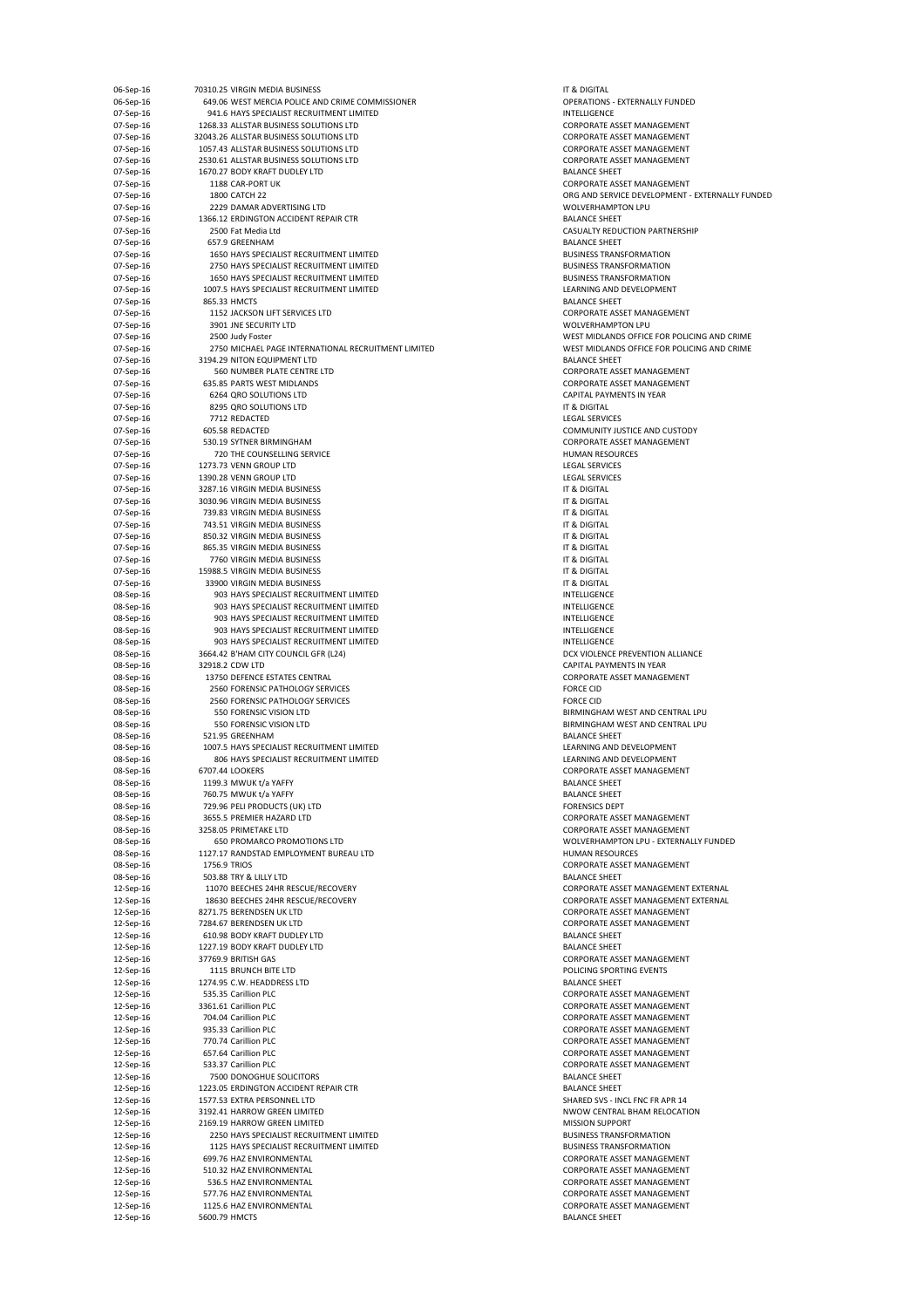| 12-Sep-16 |                | 25151 JACKSONS RECOVERY BHAM LTD                    | <b>CORPORATE AS:</b>   |
|-----------|----------------|-----------------------------------------------------|------------------------|
| 12-Sep-16 |                | 544.45 Litori Ltd                                   | <b>BALANCE SHEET</b>   |
|           |                |                                                     |                        |
| 12-Sep-16 |                | 56806.73 Lodge Service UK Ltd                       | <b>CORPORATE AS!</b>   |
| 12-Sep-16 |                | 8834.16 MEHLER VARIO SYSTEM GMBH                    | <b>BALANCE SHEET</b>   |
| 12-Sep-16 |                | 4655 MEHLER VARIO SYSTEM GMBH                       | <b>BALANCE SHEET</b>   |
| 12-Sep-16 |                | 1008.5 MEHLER VARIO SYSTEM GMBH                     | <b>BALANCE SHEET</b>   |
| 12-Sep-16 |                | 21798.34 MERCEDES BENZ OF WOLVERHAMPTON             | <b>CAPITAL PAYME</b>   |
| 12-Sep-16 |                | 684.99 MISCO                                        | SHARED SVS - IN        |
| 12-Sep-16 |                | 1724.8 MUDFORDS LTD                                 | <b>BALANCE SHEET</b>   |
|           |                |                                                     |                        |
| 12-Sep-16 |                | 1231.92 MULTIDATA EUROPE LTD                        | IT & DIGITAL           |
| 12-Sep-16 |                | 2481.32 NETWORK RAIL                                | <b>CORPORATE ASS</b>   |
| 12-Sep-16 |                | 3189.5 NITON EQUIPMENT LTD                          | <b>BALANCE SHEET</b>   |
| 12-Sep-16 |                | 1540.6 NYS CORPORATE LTD                            | <b>FORCE CID</b>       |
| 12-Sep-16 |                | 1094.6 NYS CORPORATE LTD                            | <b>FORCE CID</b>       |
| 12-Sep-16 |                | 5304.02 PHS GROUP PLC                               | <b>CORPORATE AS:</b>   |
|           |                |                                                     |                        |
| 12-Sep-16 |                | 1985.56 PHS GROUP PLC                               | <b>CORPORATE ASS</b>   |
| 12-Sep-16 |                | 23334.33 QRO SOLUTIONS LTD                          | <b>CMPG - EXTERN</b>   |
| 12-Sep-16 |                | 1335.06 RAPID AUTO BODY REPAIRS LTD                 | <b>BALANCE SHEET</b>   |
| 12-Sep-16 |                | 1865.01 RAPID AUTO BODY REPAIRS LTD                 | <b>BALANCE SHEET</b>   |
| 12-Sep-16 |                | 905 RAPID SECURE LTD                                | <b>DUDLEY LPU</b>      |
| 12-Sep-16 |                | 600 REDACTED                                        | <b>LEGAL SERVICES</b>  |
|           |                |                                                     |                        |
| 12-Sep-16 |                | 9995 REDACTED                                       | <b>OPERATIONS - E</b>  |
| 12-Sep-16 |                | 6600 REDACTED                                       | <b>LEGAL SERVICES</b>  |
| 12-Sep-16 |                | 8166.4 REDACTED                                     | <b>OPERATIONS - E</b>  |
| 12-Sep-16 |                | 1435 REDACTED                                       | <b>OPERATIONS - E</b>  |
| 12-Sep-16 |                | 1369.17 SBI TAC PRO                                 | <b>BALANCE SHEET</b>   |
| 12-Sep-16 |                | 1827.57 SOFTWARE BOX LTD                            | IT & DIGITAL           |
|           |                | 1218.38 SOFTWARE BOX LTD                            |                        |
| 12-Sep-16 |                |                                                     | <b>ACTIVE CITIZENS</b> |
| 12-Sep-16 |                | 35391.39 SOFTWARE BOX LTD                           | IT & DIGITAL           |
| 12-Sep-16 |                | 2918.14 SOUTH STAFFS WATER                          | <b>CORPORATE ASS</b>   |
| 12-Sep-16 |                | 1374 TELE-TRAFFIC UK LTD                            | <b>CASUALTY REDL</b>   |
| 12-Sep-16 |                | 5059 TMP WORLDWIDE LTD                              | <b>HUMAN RESOU</b>     |
| 12-Sep-16 |                | 1374 TMP WORLDWIDE LTD                              | <b>HUMAN RESOU</b>     |
| 12-Sep-16 |                | 10763.09 TMP WORLDWIDE LTD                          | <b>HUMAN RESOU</b>     |
|           |                |                                                     |                        |
| 12-Sep-16 |                | 824 TOLPUTT KEETON LTD                              | <b>CORPORATE ASS</b>   |
| 12-Sep-16 | 26629.21 TRIOS |                                                     | <b>CORPORATE AS!</b>   |
| 12-Sep-16 | 12364.78 TRIOS |                                                     | <b>CORPORATE ASS</b>   |
| 12-Sep-16 | 2401.22 TRIOS  |                                                     | IT & DIGITAL           |
| 12-Sep-16 | 1387.75 TRIOS  |                                                     | <b>CORPORATE AS!</b>   |
|           |                |                                                     |                        |
| 12-Sep-16 | 945.55 TRIOS   |                                                     | <b>CORPORATE AS:</b>   |
| 12-Sep-16 |                | 2389 VIRGIN MEDIA BUSINESS                          | IT & DIGITAL           |
| 12-Sep-16 |                | 19387.93 Vodafone Limited                           | IT & DIGITAL           |
| 12-Sep-16 |                | 9273.03 Vodafone Limited                            | IT & DIGITAL           |
| 12-Sep-16 |                | 3139.77 Vodafone Limited                            | IT & DIGITAL           |
| 12-Sep-16 |                | 2198.29 Vodafone Limited                            | IT & DIGITAL           |
|           |                |                                                     |                        |
| 12-Sep-16 |                | 4266.63 Vodafone Limited                            | IT & DIGITAL           |
| 12-Sep-16 |                | 10836.25 Vodafone Limited                           | IT & DIGITAL           |
| 12-Sep-16 |                | 3548.75 Vodafone Limited                            | IT & DIGITAL           |
| 12-Sep-16 |                | 567 W A PRODUCTS                                    | <b>BALANCE SHEET</b>   |
| 12-Sep-16 |                | 573.5 W A PRODUCTS                                  | <b>BALANCE SHEET</b>   |
| 12-Sep-16 |                | 540 WATER DIRECT LIMITED                            | <b>OPERATIONS - E</b>  |
|           |                |                                                     |                        |
| 13-Sep-16 |                | 813 EXTRA PERSONNEL LTD                             | <b>INTELLIGENCE</b>    |
| 13-Sep-16 |                | 813 EXTRA PERSONNEL LTD                             | <b>INTELLIGENCE</b>    |
| 13-Sep-16 |                | 996.6 ARKTIS LTD                                    | <b>BALANCE SHEET</b>   |
| 13-Sep-16 |                | 1162.7 ARKTIS LTD                                   | <b>BALANCE SHEET</b>   |
| 13-Sep-16 |                | 1181 CENTRO                                         | <b>OPERATIONS - P</b>  |
| 13-Sep-16 |                | 102432 COVENTRY CITY COUNCIL                        | <b>WEST MIDLAND</b>    |
|           |                |                                                     |                        |
| 13-Sep-16 |                | 832.92 CRYSTAL CRAFT ENGRAVED GLASS                 | <b>WEST MIDLAND</b>    |
| 13-Sep-16 |                | 74318.25 DUDLEY MBC                                 | <b>WEST MIDLAND</b>    |
| 13-Sep-16 |                | 20094.1 ECC ELECTRONIC ENGINEERING                  | <b>OPERATIONS - E</b>  |
| 13-Sep-16 |                | 535.6 EXTRA PERSONNEL LTD                           | <b>SHARED SVS - IN</b> |
| 13-Sep-16 |                | 535.6 EXTRA PERSONNEL LTD                           | <b>SHARED SVS - IN</b> |
|           |                | 1007.5 HAYS SPECIALIST RECRUITMENT LIMITED          |                        |
| 13-Sep-16 |                |                                                     | LEARNING AND           |
| 13-Sep-16 |                | 987.26 INTEGRATED ERGONOMICS LTD                    | <b>HUMAN RESOU</b>     |
| 13-Sep-16 |                | 2200 MICHAEL PAGE INTERNATIONAL RECRUITMENT LIMITED | <b>WEST MIDLAND</b>    |
| 13-Sep-16 |                | 8810 MMS RECOVERY(WTON) LTD                         | <b>CORPORATE ASS</b>   |
| 13-Sep-16 |                | 2960 MMS RECOVERY(WTON) LTD                         | <b>CORPORATE AS:</b>   |
| 13-Sep-16 |                | 124000 NHS ENGLAND                                  | PUBLIC PROTECT         |
| 13-Sep-16 |                | 286302 NORTHGATE PUBLIC SERVICES (UK) LTD           | IT & DIGITAL           |
|           |                |                                                     |                        |
| 13-Sep-16 |                | 4709.01 NORTHGATE PUBLIC SERVICES (UK) LTD          | IT & DIGITAL           |
| 13-Sep-16 |                | 2480 PARKWAY GROUNDS MAINT. LTD                     | <b>CORPORATE ASS</b>   |
| 13-Sep-16 |                | 3000 REDACTED                                       | <b>HUMAN RESOU</b>     |
| 13-Sep-16 |                | 1154.81 ROYAL MAIL GROUP PLC                        | SHARED SVS - IN        |
| 13-Sep-16 |                | 2000 SANDWELL ASIAN DEV ASSOC                       | PUBLIC PROTECT         |
| 13-Sep-16 |                | 99410.75 SANDWELL MBC                               | <b>WEST MIDLAND</b>    |
|           |                | 2436.76 SOFTWARE BOX LTD                            |                        |
| 13-Sep-16 |                |                                                     | <b>HOLMES SYSTEM</b>   |
| 13-Sep-16 |                | 53613.5 SOLIHULL METROPOLITAN BOR.COUN              | <b>WEST MIDLAND</b>    |
| 13-Sep-16 |                | 1815.13 SOUTH STAFFS WATER                          | <b>CORPORATE ASS</b>   |
| 13-Sep-16 |                | 1029737.41 WEST MIDLANDS PENSION FUND               | <b>BALANCE SHEET</b>   |
| 13-Sep-16 |                | 363592.81 Willmott Dixon Construction Ltd.          | <b>CAPITAL PAYME</b>   |
| 13-Sep-16 |                | 92342.75 WOLVERHAMPTON CITY COUNCIL                 | <b>WEST MIDLAND</b>    |
|           |                |                                                     |                        |
| 14-Sep-16 |                | 1433.41 ALLSTAR BUSINESS SOLUTIONS LTD              | <b>CORPORATE ASS</b>   |
| 14-Sep-16 |                | 33249.52 ALLSTAR BUSINESS SOLUTIONS LTD             | <b>CORPORATE AS!</b>   |
| 14-Sep-16 |                | 1416.72 ALLSTAR BUSINESS SOLUTIONS LTD              | <b>CORPORATE AS!</b>   |
| 14-Sep-16 |                | 2734.67 ALLSTAR BUSINESS SOLUTIONS LTD              | <b>CORPORATE AS!</b>   |
| 14-Sep-16 |                | 779.38 ALLSTAR BUSINESS SOLUTIONS LTD               | <b>CORPORATE AS!</b>   |
|           |                |                                                     |                        |
| 14-Sep-16 |                | 3510 ANGLOCO LTD                                    | <b>FORCE CO-ORDI</b>   |
| 14-Sep-16 |                | 1502.36 BALLYCLARE LTD                              | <b>BALANCE SHEET</b>   |
| 14-Sep-16 |                | 2000 BHAM WOMENS HLTH CARE NHS TR                   | <b>FORCE CID</b>       |
| 14-Sep-16 |                | 2000 BHAM WOMENS HLTH CARE NHS TR                   | <b>FORCE CID</b>       |
| 14-Sep-16 |                | 575.65 BRUNCH BITE LTD                              | <b>COVENTRY LPU</b>    |
| 14-Sep-16 |                | 525 FORENSIC PATHOLOGY SERVICES                     | <b>FORCE CID</b>       |
|           |                |                                                     |                        |
| 14-Sep-16 |                | 564 HEIDELBERG GRAPHIC EQUIP LTD                    | <b>CORPORATE ASS</b>   |
| 14-Sep-16 |                | 32863.52 HM REVENUE & CUSTOMS                       | <b>BALANCE SHEET</b>   |
| 14-Sep-16 |                | 9342649.54 HM REVENUE & CUSTOMS                     | <b>BALANCE SHEET</b>   |
| 14-Sep-16 |                | 7257 IBM UNITED KINGDOM LTD                         | <b>NABIS</b>           |
| 14-Sep-16 |                | 3570 IMPACT HUB BIRMINGHAM CIC                      | LEARNING AND           |

CORPORATE ASSET MANAGEMENT EXTERNAL CORPORATE ASSET MANAGEMENT BALANCE SHEET BALANCE SHEET CAPITAL PAYMENTS IN YEAR SHARED SVS - INCL FNC FR APR 14 CORPORATE ASSET MANAGEMENT BALANCE SHEET CORPORATE ASSET MANAGEMENT CORPORATE ASSET MANAGEMENT CMPG - EXTERNALLY FUNDED BALANCE SHEET LEGAL SERVICES OPERATIONS - EXTERNALLY FUNDED OPERATIONS - EXTERNALLY FUNDED OPERATIONS - EXTERNALLY FUNDED BALANCE SHEET ACTIVE CITIZENS CORPORATE ASSET MANAGEMENT CASUALTY REDUCTION PARTNERSHIP HUMAN RESOURCES HUMAN RESOURCES HUMAN RESOURCES CORPORATE ASSET MANAGEMENT CORPORATE ASSET MANAGEMENT CORPORATE ASSET MANAGEMENT CORPORATE ASSET MANAGEMENT CORPORATE ASSET MANAGEMENT BALANCE SHEET OPERATIONS - EXTERNALLY FUNDED BALANCE SHEET OPERATIONS - PARTNERSHIP WORKING WEST MIDLANDS OFFICE FOR POLICING AND CRIME WEST MIDLANDS OFFICE FOR POLICING AND CRIME WEST MIDLANDS OFFICE FOR POLICING AND CRIME OPERATIONS - EXTERNALLY FUNDED SHARED SVS - INCL FNC FR APR 14 SHARED SVS - INCL FNC FR APR 14 LEARNING AND DEVELOPMENT HUMAN RESOURCES WEST MIDLANDS OFFICE FOR POLICING AND CRIME CORPORATE ASSET MANAGEMENT EXTERNAL CORPORATE ASSET MANAGEMENT EXTERNAL PUBLIC PROTECTION CORPORATE ASSET MANAGEMENT HUMAN RESOURCES - CENTRAL ACTIVITIES SHARED SVS - INCL FNC FR APR 14 PUBLIC PROTECTION WEST MIDLANDS OFFICE FOR POLICING AND CRIME HOLMES SYSTEM UPGRADE PROJECT WEST MIDLANDS OFFICE FOR POLICING AND CRIME CORPORATE ASSET MANAGEMENT CAPITAL PAYMENTS IN YEAR WEST MIDLANDS OFFICE FOR POLICING AND CRIME CORPORATE ASSET MANAGEMENT CORPORATE ASSET MANAGEMENT CORPORATE ASSET MANAGEMENT CORPORATE ASSET MANAGEMENT CORPORATE ASSET MANAGEMENT FORCE CO-ORDINATION AND TASKING BALANCE SHEET COVENTRY LPU - EXTERNALLY FUNDED CORPORATE ASSET MANAGEMENT BALANCE SHEET BALANCE SHEET LEARNING AND DEVELOPMENT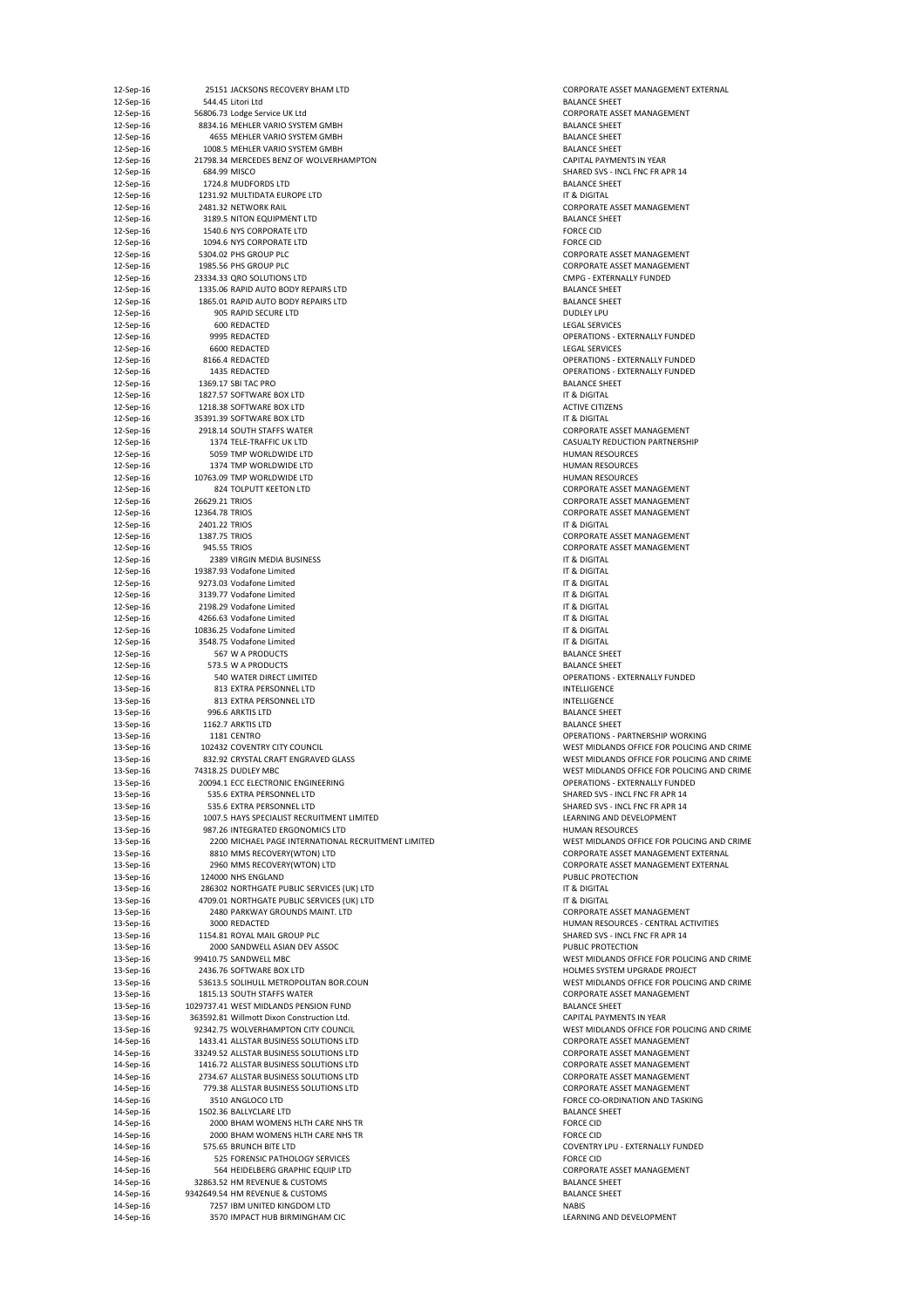| 14-Sep-16              |                    | 630 IMPACT HUB BIRMINGHAM CIC                                                     | LEARNING AND                                 |
|------------------------|--------------------|-----------------------------------------------------------------------------------|----------------------------------------------|
| 14-Sep-16              |                    | 987 IMPACT HUB BIRMINGHAM CIC                                                     | <b>LEARNING AND</b>                          |
| 14-Sep-16              |                    | 575 INTEGRATED ERGONOMICS LTD                                                     | <b>HUMAN RESOU</b>                           |
| 14-Sep-16              |                    | 985.86 INTEGRATED ERGONOMICS LTD                                                  | <b>HUMAN RESOU</b>                           |
| 14-Sep-16              |                    | 1370.1 MC PRODUCTS                                                                | <b>BALANCE SHEET</b>                         |
| 14-Sep-16              |                    | 2300 NITON EQUIPMENT LTD                                                          | <b>BALANCE SHEET</b>                         |
| 14-Sep-16              |                    | 3284 NLA MEDIA ACCESS LIMITED                                                     | <b>CORPORATE CO</b>                          |
| 14-Sep-16              |                    | 23934.33 QRO SOLUTIONS LTD                                                        | <b>CAPITAL PAYME</b>                         |
| 14-Sep-16              |                    | 2079.04 SOFTWARE BOX LTD                                                          | Digital Experien                             |
| 14-Sep-16              |                    | 1560 TASK FORCE DISTRIBUTION LTD                                                  | <b>BALANCE SHEET</b>                         |
| 14-Sep-16              | 2278.18 TRIOS      |                                                                                   | <b>CORPORATE ASS</b>                         |
| 14-Sep-16              |                    | 17186.1 VOLKSWAGEN GROUP UK LTD                                                   | <b>CAPITAL PAYME</b>                         |
| 15-Sep-16              |                    | 1200 REDACTED                                                                     | <b>INTELLIGENCE</b>                          |
| 15-Sep-16              |                    | 825 REDACTED                                                                      | <b>INTELLIGENCE</b>                          |
| 15-Sep-16              |                    | 1259.74 Arrow County Supplies                                                     | <b>CORPORATE ASS</b>                         |
| 15-Sep-16              |                    | 2704.56 BIDVEST FOODSERVICE                                                       | <b>COMMUNITY JU</b>                          |
| 15-Sep-16              |                    | 1590.34 BIDVEST FOODSERVICE                                                       | <b>COMMUNITY JU</b>                          |
| 15-Sep-16              |                    | 952.5 CAPSTICKS SOLICITORS                                                        | <b>LEGAL SERVICES</b>                        |
| 15-Sep-16              |                    | <b>698.5 CAPSTICKS SOLICITORS</b>                                                 | <b>LEGAL SERVICES</b>                        |
| 15-Sep-16              |                    | 1282.7 CAPSTICKS SOLICITORS                                                       | <b>LEGAL SERVICES</b>                        |
| 15-Sep-16              |                    | 1375 CHARLES FELLOWS SUPPLIES                                                     | <b>COMMUNITY JU</b>                          |
| 15-Sep-16              |                    | 1934.9 CHARLES FELLOWS SUPPLIES                                                   | <b>COMMUNITY JU</b>                          |
| 15-Sep-16              |                    | 1787.5 CHARLES FELLOWS SUPPLIES                                                   | <b>COMMUNITY JU</b>                          |
| 15-Sep-16              |                    | 15000 DPP LAW SOLICITORS                                                          | <b>BALANCE SHEET</b>                         |
| 15-Sep-16              |                    | 799 DWF LLP                                                                       | <b>BALANCE SHEET</b>                         |
| 15-Sep-16              | 5285.1 DWF LLP     |                                                                                   | <b>LEGAL SERVICES</b>                        |
| 15-Sep-16              |                    | <b>2560 FORENSIC PATHOLOGY SERVICES</b>                                           | <b>FORCE CID</b>                             |
| 15-Sep-16              |                    | 2560 FORENSIC PATHOLOGY SERVICES                                                  | <b>FORCE CID</b>                             |
| 15-Sep-16              |                    | 2560 FORENSIC PATHOLOGY SERVICES                                                  | <b>FORCE CID</b>                             |
| 15-Sep-16              |                    | 2560 FORENSIC PATHOLOGY SERVICES                                                  | <b>FORCE CID</b>                             |
| 15-Sep-16              |                    | 2560 FORENSIC PATHOLOGY SERVICES<br>751.32 GRIFFIN VIDEO COMMUNICATIONS           | <b>FORCE CID</b><br>IT & DIGITAL             |
| 15-Sep-16              |                    |                                                                                   |                                              |
| 15-Sep-16              |                    | 3270.5 HARRISON CLARK LLP                                                         | <b>LEGAL SERVICES</b>                        |
| 15-Sep-16              |                    | 4232 Hertel Solutions Limited<br>5703 Hertel Solutions Limited                    | <b>CORPORATE AS:</b>                         |
| 15-Sep-16              |                    | 5061 Hertel Solutions Limited                                                     | <b>CORPORATE ASS</b>                         |
| 15-Sep-16<br>15-Sep-16 |                    | 5207 Hertel Solutions Limited                                                     | <b>CORPORATE ASS</b><br><b>CORPORATE ASS</b> |
| 15-Sep-16              |                    | 564 Hertel Solutions Limited                                                      | <b>CORPORATE AS:</b>                         |
| 15-Sep-16              |                    | 1637963.08 HM REVENUE & CUSTOMS                                                   | <b>BALANCE SHEET</b>                         |
| 15-Sep-16              |                    | 1988 INSIGHT DIRECT (UK) LTD                                                      | <b>NWOW ICT TOC</b>                          |
| 15-Sep-16              |                    | 945.96 INTEGRATED ERGONOMICS LTD                                                  | <b>HUMAN RESOU</b>                           |
| 15-Sep-16              |                    | 2000 JP FRENCH ASSOCIATES                                                         | PROFESSIONAL:                                |
| 15-Sep-16              | 533.4 LYRECO       |                                                                                   | <b>SHARED SVS - IN</b>                       |
| 15-Sep-16              |                    | 1500 MCGRATH LITIGATION PARTNERSHIP SOLICITORS                                    | <b>BALANCE SHEET</b>                         |
| 15-Sep-16              | 2695 MISCO         |                                                                                   | IT & DIGITAL                                 |
| 15-Sep-16              |                    | 3702 PINSENTS                                                                     | <b>LEGAL SERVICES</b>                        |
| 15-Sep-16              |                    | 1124.8 RANDSTAD EMPLOYMENT BUREAU LTD                                             | <b>HUMAN RESOU</b>                           |
| 15-Sep-16              |                    | 894 REDACTED                                                                      | <b>OPERATIONS - E</b>                        |
| 15-Sep-16              |                    | 1830 REDACTED                                                                     | <b>OPERATIONS</b>                            |
| 15-Sep-16              |                    | 750 REDACTED                                                                      | <b>FORCE CID</b>                             |
| 15-Sep-16              | 799.99 REDACTED    |                                                                                   | <b>COMMAND TEA</b>                           |
| 15-Sep-16              |                    | 568.26 REGAL MOTORS (BILSTON) LTD                                                 | <b>CORPORATE ASS</b>                         |
| 15-Sep-16              |                    | 1010.97 REGAL MOTORS (BILSTON) LTD                                                | <b>CORPORATE ASS</b>                         |
| 15-Sep-16              |                    | 1194.5 SUEZ RECYCLING AND RECOVERY UK LTD                                         | <b>CORPORATE AS:</b>                         |
| 15-Sep-16              | 822.25 TRIOS       |                                                                                   | <b>CORPORATE ASS</b>                         |
| 15-Sep-16              | 8278.1 TRIOS       |                                                                                   | <b>CORPORATE ASS</b>                         |
| 15-Sep-16              | 1102.5 TRIOS       |                                                                                   | <b>CORPORATE ASS</b>                         |
| 16-Sep-16              |                    | 70973.08 BRITISH TELECOM                                                          | IT & DIGITAL                                 |
| 16-Sep-16              |                    | 1756.15 CAPITA SECURE INFORMATION SOLUTIONS                                       | IT & DIGITAL                                 |
| 16-Sep-16              |                    | 943.5 CAPITA SECURE INFORMATION SOLUTIONS                                         | IT & DIGITAL                                 |
| 16-Sep-16              |                    | 30500 CAPITA SECURE INFORMATION SOLUTIONS                                         | IT & DIGITAL                                 |
| 16-Sep-16              |                    | 770 COMBUTE                                                                       | <b>WEST MIDLAND</b>                          |
| 16-Sep-16              |                    | 1260.3 FIREMARK LTD                                                               | <b>CORPORATE ASS</b>                         |
| 16-Sep-16              |                    | 713.7 FIREMARK LTD                                                                | <b>CORPORATE AS:</b>                         |
| 16-Sep-16              |                    | 6310.35 HAYS SPECIALIST RECRUITMENT LIMITED                                       | <b>SHARED SVS - IN</b>                       |
| 16-Sep-16              |                    | 1490 MICHELIN TRAINING                                                            | <b>LEARNING AND</b>                          |
| 16-Sep-16              |                    | 114939.63 POLICE AND CRIME COMMISSIONER FOR GREATER MANCHESTER                    | <b>NABIS</b>                                 |
| 16-Sep-16              |                    | 1470 RAPID SECURE LTD                                                             | <b>COVENTRY LPU</b>                          |
| 16-Sep-16              |                    | 660.55 SPANSET LTD                                                                | <b>CMPG</b>                                  |
| 16-Sep-16              | 4219.84 TNT UK LTD |                                                                                   | <b>INFORMATION I</b>                         |
| 16-Sep-16              | 715.05 TRIOS       |                                                                                   | <b>CORPORATE ASS</b>                         |
| 16-Sep-16              | 6406.99 TRIOS      |                                                                                   | <b>CORPORATE ASS</b>                         |
| 16-Sep-16              |                    | 693.6 UNIPART LEISURE AND MARINE LTD                                              | <b>CORPORATE ASS</b>                         |
| 19-Sep-16              |                    | 543.7 BIRMINGHAM TPS                                                              | <b>CORPORATE ASS</b>                         |
| 19-Sep-16              |                    | 641 BOC LIMITED                                                                   | <b>COMMUNITY JU</b>                          |
| 19-Sep-16              |                    | 550 BRISTNALL NEIGHBOURHOOD WATCH                                                 | <b>WEST MIDLAND</b>                          |
| 19-Sep-16              |                    | 1651.14 BT COMPRESSOR SERVICES LTD                                                | <b>CORPORATE ASS</b>                         |
| 19-Sep-16              |                    | 1787.27 BT COMPRESSOR SERVICES LTD                                                | <b>CORPORATE ASS</b>                         |
| 19-Sep-16              |                    | 1787.27 BT COMPRESSOR SERVICES LTD                                                | <b>CORPORATE ASS</b>                         |
| 19-Sep-16              |                    | 1787.27 BT COMPRESSOR SERVICES LTD                                                | <b>CORPORATE ASS</b>                         |
| 19-Sep-16              |                    | 1787.27 BT COMPRESSOR SERVICES LTD                                                | <b>CORPORATE ASS</b>                         |
| 19-Sep-16              |                    | 1787.27 BT COMPRESSOR SERVICES LTD                                                | <b>CORPORATE ASS</b>                         |
| 19-Sep-16              |                    | 156832.18 CAPITA TRANSLATION AND INTERPRETING LIMITED                             | <b>COMMUNITY JU</b>                          |
| 19-Sep-16              | 719.55 CELLMARK    |                                                                                   | <b>FORENSICS DEP</b>                         |
| 19-Sep-16              |                    | 1566 CELLMARK                                                                     | <b>FORENSICS DEP</b>                         |
| 19-Sep-16              |                    | 613.76 PARTS WEST MIDLANDS                                                        | <b>CORPORATE ASS</b>                         |
| 19-Sep-16              |                    | 1022.93 REGAL MOTORS (BILSTON) LTD                                                | <b>CORPORATE ASS</b>                         |
| 19-Sep-16              |                    | 1175.42 SANDWELL GARAGES LTD<br>866.67 WAKEMANS                                   | <b>CORPORATE ASS</b><br><b>CAPITAL PAYME</b> |
| 19-Sep-16<br>21-Sep-16 |                    | 2500 3G FORENSICS LTD                                                             | <b>REGIONAL ORG</b>                          |
|                        |                    |                                                                                   |                                              |
| 21-Sep-16              | 4580 AITS          |                                                                                   | LEARNING AND                                 |
| 21-Sep-16              |                    | 1141.08 ALLSTAR BUSINESS SOLUTIONS LTD                                            | <b>CORPORATE AS:</b>                         |
| 21-Sep-16<br>21-Sep-16 |                    | 34674.42 ALLSTAR BUSINESS SOLUTIONS LTD<br>1179.13 ALLSTAR BUSINESS SOLUTIONS LTD | <b>CORPORATE ASS</b><br><b>CORPORATE ASS</b> |
| 21-Sep-16              |                    | 3885.17 ALLSTAR BUSINESS SOLUTIONS LTD                                            | <b>CORPORATE AS:</b>                         |
| 21-Sep-16              |                    | 950 BANNERBRIDGE                                                                  | IT & DIGITAL                                 |
| 21-Sep-16              |                    | 3877.8 BAXTERSTOREY LTD                                                           | <b>LEARNING AND</b>                          |
|                        |                    |                                                                                   |                                              |

LEARNING AND DEVELOPMENT LEARNING AND DEVELOPMENT HUMAN RESOURCES HUMAN RESOURCES BALANCE SHEET BALANCE SHEET CORPORATE COMMUNICATIONS CAPITAL PAYMENTS IN YEAR Digital Experience for Citizens (PREV SELF SERVICE PORTAL) CORPORATE ASSET MANAGEMENT CAPITAL PAYMENTS IN YEAR CORPORATE ASSET MANAGEMENT COMMUNITY JUSTICE AND CUSTODY COMMUNITY JUSTICE AND CUSTODY LEGAL SERVICES COMMUNITY JUSTICE AND CUSTODY COMMUNITY JUSTICE AND CUSTODY COMMUNITY JUSTICE AND CUSTODY BALANCE SHEET LEGAL SERVICES LEGAL SERVICES CORPORATE ASSET MANAGEMENT CORPORATE ASSET MANAGEMENT CORPORATE ASSET MANAGEMENT CORPORATE ASSET MANAGEMENT CORPORATE ASSET MANAGEMENT BALANCE SHEET NWOW ICT TOOLS HUMAN RESOURCES PROFESSIONAL STANDARDS SHARED SVS - INCL FNC FR APR 14 BALANCE SHEET LEGAL SERVICES HUMAN RESOURCES OPERATIONS - EXTERNALLY FUNDED COMMAND TEAM CORPORATE ASSET MANAGEMENT CORPORATE ASSET MANAGEMENT CORPORATE ASSET MANAGEMENT CORPORATE ASSET MANAGEMENT CORPORATE ASSET MANAGEMENT CORPORATE ASSET MANAGEMENT WEST MIDLANDS OFFICE FOR POLICING AND CRIME CORPORATE ASSET MANAGEMENT CORPORATE ASSET MANAGEMENT SHARED SVS - INCL FNC FR APR 14 LEARNING AND DEVELOPMENT INFORMATION MANAGEMENT CORPORATE ASSET MANAGEMENT CORPORATE ASSET MANAGEMENT CORPORATE ASSET MANAGEMENT CORPORATE ASSET MANAGEMENT COMMUNITY JUSTICE AND CUSTODY WEST MIDLANDS OFFICE FOR POLICING AND CRIME CORPORATE ASSET MANAGEMENT CORPORATE ASSET MANAGEMENT CORPORATE ASSET MANAGEMENT CORPORATE ASSET MANAGEMENT CORPORATE ASSET MANAGEMENT CORPORATE ASSET MANAGEMENT COMMUNITY JUSTICE AND CUSTODY FORENSICS DEPT FORENSICS DEPT CORPORATE ASSET MANAGEMENT CORPORATE ASSET MANAGEMENT CORPORATE ASSET MANAGEMENT CAPITAL PAYMENTS IN YEAR REGIONAL ORGANISED CRIME UNIT LEARNING AND DEVELOPMENT CORPORATE ASSET MANAGEMENT CORPORATE ASSET MANAGEMENT CORPORATE ASSET MANAGEMENT CORPORATE ASSET MANAGEMENT LEARNING AND DEVELOPMENT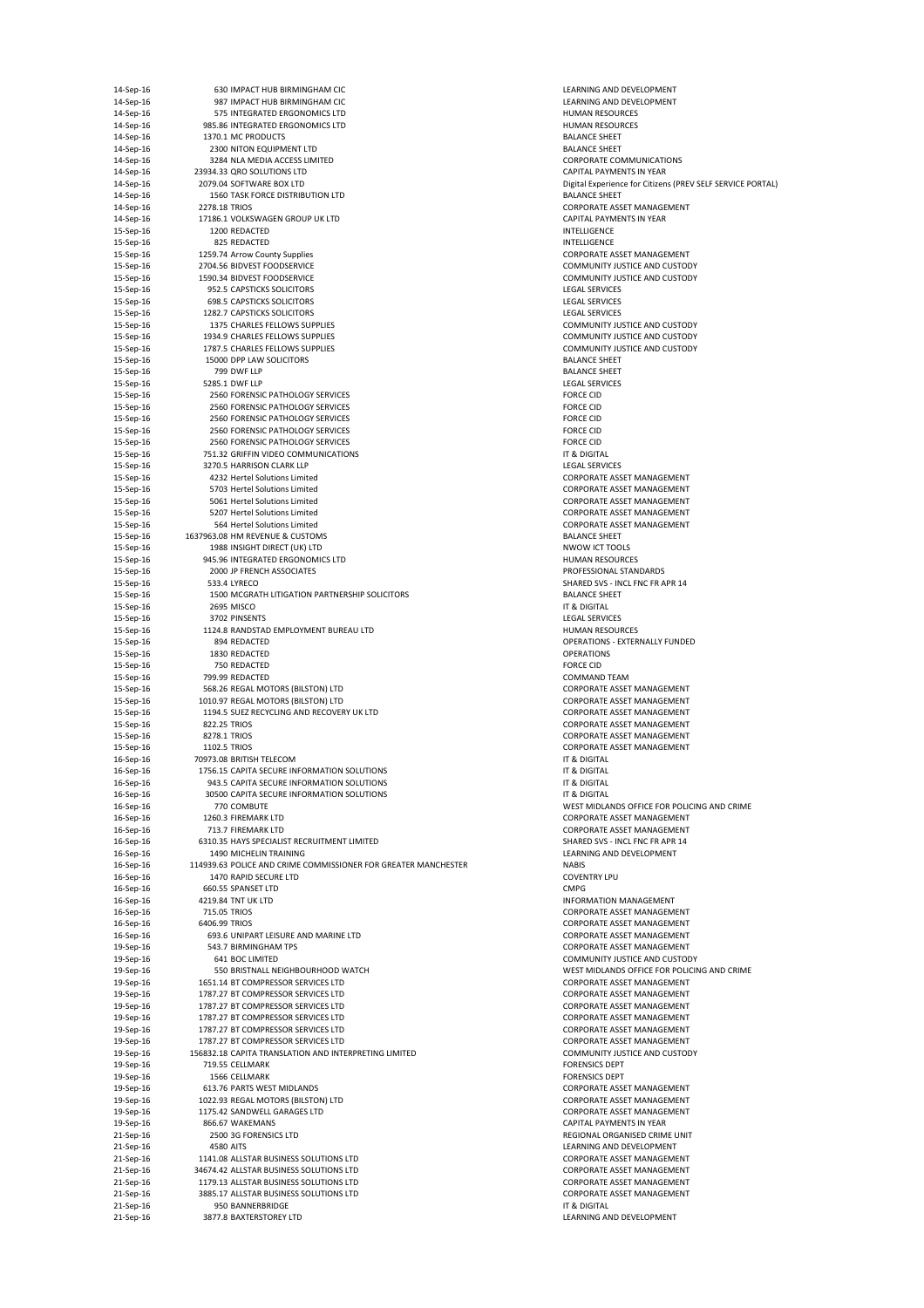| 21-Sep-16              | 6632.3 BAXTERSTOREY LTD                                                    | LEARNING AND DEVELOPMENT                                                  |
|------------------------|----------------------------------------------------------------------------|---------------------------------------------------------------------------|
| 21-Sep-16<br>21-Sep-16 | 4414.35 BAXTERSTOREY LTD<br>501.96 BIDVEST FOODSERVICE                     | LEARNING AND DEVELOPMENT<br><b>COMMUNITY JUSTICE AND CUSTODY</b>          |
| 21-Sep-16              | 1465 BIRMINGHAM CITY COUNCIL                                               | CORPORATE ASSET MANAGEMENT                                                |
| 21-Sep-16              | 5132.29 BODY KRAFT DUDLEY LTD                                              | <b>BALANCE SHEET</b>                                                      |
| 21-Sep-16              | <b>6000 BRINGING HOPE</b>                                                  | PUBLIC PROTECTION                                                         |
| 21-Sep-16<br>21-Sep-16 | 972 CAP AUTOMOTIVE LIMITED<br>50030.34 CAPITA SECURE INFORMATION SOLUTIONS | <b>FLEET SERVICES</b><br>IT & DIGITAL                                     |
| 21-Sep-16              | 8884.85 CAPITA SECURE INFORMATION SOLUTIONS                                | IT & DIGITAL                                                              |
| 21-Sep-16              | 4933.5 Carillion PLC                                                       | <b>CORPORATE ASSET MANAGEMENT</b>                                         |
| 21-Sep-16              | 20550.5 Carillion PLC                                                      | <b>CORPORATE ASSET MANAGEMENT</b>                                         |
| 21-Sep-16<br>21-Sep-16 | 2795.41 Carillion PLC<br>1188 CAR-PORT UK                                  | CAPITAL PAYMENTS IN YEAR<br><b>CORPORATE ASSET MANAGEMENT</b>             |
| 21-Sep-16              | 5528.45 CB RICHARD ELLIS                                                   | <b>CORPORATE ASSET MANAGEMENT</b>                                         |
| 21-Sep-16              | 10800 CHANGE ASSOCIATES LTD                                                | <b>HUMAN RESOURCES</b>                                                    |
| 21-Sep-16              | 13750 DEFENCE ESTATES CENTRAL                                              | <b>CORPORATE ASSET MANAGEMENT</b>                                         |
| 21-Sep-16<br>21-Sep-16 | 13875 DUNEDIN PROPERTY<br>7180 E & S MOTORS LTD                            | CORPORATE ASSET MANAGEMENT<br><b>CORPORATE ASSET MANAGEMENT EX</b>        |
| 21-Sep-16              | 3470 E & S MOTORS LTD                                                      | <b>CORPORATE ASSET MANAGEMENT EX</b>                                      |
| 21-Sep-16              | 4911.85 EDF ENERGY 1 LIMITED                                               | <b>CORPORATE ASSET MANAGEMENT</b>                                         |
| 21-Sep-16              | 2741.3 EDF ENERGY 1 LIMITED                                                | TALLY HO SPORTS & SOCIAL CLUB                                             |
| 21-Sep-16              | 3080.32 EDF ENERGY 1 LIMITED                                               | <b>CORPORATE ASSET MANAGEMENT</b>                                         |
| 21-Sep-16<br>21-Sep-16 | 11490.11 EDF ENERGY 1 LIMITED<br>6384.98 EDF ENERGY 1 LIMITED              | <b>CORPORATE ASSET MANAGEMENT</b><br><b>CORPORATE ASSET MANAGEMENT</b>    |
| 21-Sep-16              | 73945.8 EDF ENERGY 1 LIMITED                                               | <b>CORPORATE ASSET MANAGEMENT</b>                                         |
| 21-Sep-16              | 19700.48 EDF ENERGY 1 LIMITED                                              | CORPORATE ASSET MANAGEMENT                                                |
| 21-Sep-16              | 8118.14 EDF ENERGY 1 LIMITED                                               | <b>CORPORATE ASSET MANAGEMENT</b>                                         |
| 21-Sep-16<br>21-Sep-16 | 2991.4 EDF ENERGY 1 LIMITED<br>2067.67 EDF ENERGY 1 LIMITED                | <b>CORPORATE ASSET MANAGEMENT</b><br><b>CORPORATE ASSET MANAGEMENT</b>    |
| 21-Sep-16              | 1565.86 EDF ENERGY 1 LIMITED                                               | <b>CORPORATE ASSET MANAGEMENT</b>                                         |
| 21-Sep-16              | 14125.87 EDF ENERGY 1 LIMITED                                              | <b>CORPORATE ASSET MANAGEMENT</b>                                         |
| 21-Sep-16              | -1139.71 EDF ENERGY 1 LIMITED                                              | <b>CUSTODY SUITE OLDBURY PROJECT</b>                                      |
| 21-Sep-16<br>21-Sep-16 | 3657.2 EDF ENERGY 1 LIMITED<br>1685.13 EDF ENERGY 1 LIMITED                | CORPORATE ASSET MANAGEMENT<br><b>CORPORATE ASSET MANAGEMENT</b>           |
| 21-Sep-16              | 2015.62 EDF ENERGY 1 LIMITED                                               | <b>CMPG</b>                                                               |
| 21-Sep-16              | 1160.78 EDF ENERGY 1 LIMITED                                               | <b>CORPORATE ASSET MANAGEMENT</b>                                         |
| 21-Sep-16              | 4035.09 EDF ENERGY 1 LIMITED                                               | <b>CORPORATE ASSET MANAGEMENT</b>                                         |
| 21-Sep-16              | 4971.84 EDF ENERGY 1 LIMITED                                               | <b>CORPORATE ASSET MANAGEMENT</b>                                         |
| 21-Sep-16<br>21-Sep-16 | 9039.9 EDF ENERGY 1 LIMITED<br>5837.83 EDF ENERGY 1 LIMITED                | <b>CORPORATE ASSET MANAGEMENT</b><br><b>CORPORATE ASSET MANAGEMENT</b>    |
| 21-Sep-16              | 1824.71 EDF ENERGY 1 LIMITED                                               | <b>CORPORATE ASSET MANAGEMENT</b>                                         |
| 21-Sep-16              | 6399.64 EDF ENERGY 1 LIMITED                                               | <b>CORPORATE ASSET MANAGEMENT</b>                                         |
| 21-Sep-16              | 3486.24 EDF ENERGY 1 LIMITED                                               | <b>CORPORATE ASSET MANAGEMENT</b>                                         |
| 21-Sep-16<br>21-Sep-16 | 2298.7 EDF ENERGY 1 LIMITED<br>5851.53 EDF ENERGY 1 LIMITED                | <b>CORPORATE ASSET MANAGEMENT</b><br><b>CORPORATE ASSET MANAGEMENT</b>    |
| 21-Sep-16              | 1126.57 EDF ENERGY 1 LIMITED                                               | <b>CORPORATE ASSET MANAGEMENT</b>                                         |
| 21-Sep-16              | 1163.03 EDF ENERGY 1 LIMITED                                               | <b>CORPORATE ASSET MANAGEMENT</b>                                         |
| 21-Sep-16              | 3595.02 EDF ENERGY 1 LIMITED                                               | <b>CORPORATE ASSET MANAGEMENT</b>                                         |
| 21-Sep-16              | 5896.43 EDF ENERGY 1 LIMITED<br>1304.77 Ernie Hendricks                    | <b>CORPORATE ASSET MANAGEMENT</b>                                         |
| 21-Sep-16<br>21-Sep-16 | 11573 EXPERIAN LTD                                                         | WEST MIDLANDS OFFICE FOR POLICIN<br><b>FORCE CID</b>                      |
| 21-Sep-16              | 1060.76 FIX AUTO BIRMINGHAM NORTH                                          | <b>BALANCE SHEET</b>                                                      |
| 21-Sep-16              | 833.18 FLYING PENGUIN ENTERPRISES LTD                                      | <b>CORPORATE ASSET MANAGEMENT</b>                                         |
| 21-Sep-16              | 2560 FORENSIC PATHOLOGY SERVICES                                           | <b>FORCE CID</b>                                                          |
| 21-Sep-16<br>21-Sep-16 | 2560 FORENSIC PATHOLOGY SERVICES<br>869.86 FRED SMITH & SONS LTD           | <b>FORCE CID</b><br><b>BALANCE SHEET</b>                                  |
| 21-Sep-16              | 5000 GLOBAL RADIO MIDLANDS LTD                                             | <b>CORPORATE COMMUNICATIONS</b>                                           |
| 21-Sep-16              | 28766.93 GOODYEAR GREAT BRITAIN LTD                                        | <b>CORPORATE ASSET MANAGEMENT</b>                                         |
| 21-Sep-16              | 12821.37 GOODYEAR GREAT BRITAIN LTD                                        | <b>CORPORATE ASSET MANAGEMENT</b>                                         |
| 21-Sep-16<br>21-Sep-16 | 3631.58 HARROW GREEN LIMITED<br>2025 HAYS SPECIALIST RECRUITMENT LIMITED   | <b>NEXT GENERATION ENABLING SERVIC</b><br><b>BUSINESS TRANSFORMATION</b>  |
| 21-Sep-16              | 2250 HAYS SPECIALIST RECRUITMENT LIMITED                                   | <b>BUSINESS TRANSFORMATION</b>                                            |
| 21-Sep-16              | 1470 HP LTD                                                                | LEARNING AND DEVELOPMENT                                                  |
| 21-Sep-16              | 540.79 INCHCAPE FLEET SOLUTIONS                                            | <b>CORPORATE ASSET MANAGEMENT</b>                                         |
| 21-Sep-16<br>21-Sep-16 | <b>600 INJENUITY LTD</b><br>1700 INJENUITY LTD                             | <b>FORENSICS DEPT</b><br><b>CORPORATE COMMUNICATIONS</b>                  |
| 21-Sep-16              | 20464.14 INSIGHT DIRECT (UK) LTD                                           | <b>CAPITAL PAYMENTS IN YEAR</b>                                           |
| 21-Sep-16              | 10766.97 INSIGHT DIRECT (UK) LTD                                           | IT & DIGITAL                                                              |
| 21-Sep-16              | 9620 JK AUTOS                                                              | <b>CORPORATE ASSET MANAGEMENT EX</b>                                      |
| 21-Sep-16              | 1780 JK AUTOS                                                              | <b>CORPORATE ASSET MANAGEMENT EX</b>                                      |
| 21-Sep-16<br>21-Sep-16 | 4322.02 Litori Ltd<br>6229.42 LOGIC FIRE AND SECURITY LTD                  | <b>BALANCE SHEET</b><br><b>CORPORATE ASSET MANAGEMENT</b>                 |
| 21-Sep-16              | 869.88 LYRECO                                                              | SHARED SVS - INCL FNC FR APR 14                                           |
| 21-Sep-16              | 568.75 LYRECO                                                              | SHARED SVS - INCL FNC FR APR 14                                           |
| 21-Sep-16              | 524.24 LYRECO                                                              | SHARED SVS - INCL FNC FR APR 14                                           |
| 21-Sep-16              | 1079.25 LYRECO                                                             | <b>WOLVERHAMPTON LPU</b>                                                  |
| 21-Sep-16<br>21-Sep-16 | 1399.74 LYRECO<br>583.77 LYRECO                                            | <b>BLOXWICH REFURBISHMENT</b><br>SHARED SVS - INCL FNC FR APR 14          |
| 21-Sep-16              | 836.63 LYRECO                                                              | SHARED SVS - INCL FNC FR APR 14                                           |
| 21-Sep-16              | 517.3 LYRECO                                                               | SHARED SVS - INCL FNC FR APR 14                                           |
| 21-Sep-16              | 3365 LYRECO                                                                | <b>BLOXWICH REFURBISHMENT</b>                                             |
| 21-Sep-16              | 639.91 LYRECO                                                              | SHARED SVS - INCL FNC FR APR 14                                           |
| 21-Sep-16<br>21-Sep-16 | 4174.95 NEPRO LTD<br>3851.48 NEPRO LTD                                     | PUBLIC PROTECTION<br>PUBLIC PROTECTION                                    |
| 21-Sep-16              | 5502.13 NEPRO LTD                                                          | <b>BIRMINGHAM SOUTH LPU</b>                                               |
| 21-Sep-16              | 976.06 NEPRO LTD                                                           | PUBLIC PROTECTION                                                         |
| 21-Sep-16              | 2551.06 NEPRO LTD                                                          | <b>BIRMINGHAM SOUTH LPU</b>                                               |
| 21-Sep-16              | 1952.12 NEPRO LTD                                                          | PUBLIC PROTECTION                                                         |
| 21-Sep-16              | 4575.48 NEPRO LTD<br>3300.27 NEPRO LTD                                     | <b>FORCE CID</b><br>PUBLIC PROTECTION                                     |
| 21-Sep-16<br>21-Sep-16 | 2494.39 NEPRO LTD                                                          | PUBLIC PROTECTION                                                         |
| 21-Sep-16              | 1103.52 NEPRO LTD                                                          | PUBLIC PROTECTION                                                         |
| 21-Sep-16              | 1979.56 NITON EQUIPMENT LTD                                                | <b>BALANCE SHEET</b>                                                      |
| 21-Sep-16              | 19938 ORACLE CORPORATION UK LTD                                            | NEXT GENERATION ENABLING SERVIC                                           |
| 21-Sep-16              | 570.48 PARTS WEST MIDLANDS                                                 | <b>CORPORATE ASSET MANAGEMENT</b>                                         |
| 21-Sep-16<br>21-Sep-16 | 1500 POLICE AND CRIME COMMISSIONER FOR NORTHUMBRIA<br>248261.69 PRIMECARE  | <b>CORPORATE ASSET MANAGEMENT</b><br><b>COMMUNITY JUSTICE AND CUSTODY</b> |
|                        |                                                                            |                                                                           |

LEARNING AND DEVELOPMENT LEARNING AND DEVELOPMENT COMMUNITY JUSTICE AND CUSTODY CORPORATE ASSET MANAGEMENT PUBLIC PROTECTION FLEET SERVICES CORPORATE ASSET MANAGEMENT CORPORATE ASSET MANAGEMENT CAPITAL PAYMENTS IN YEAR CORPORATE ASSET MANAGEMENT CORPORATE ASSET MANAGEMENT HUMAN RESOURCES CORPORATE ASSET MANAGEMENT CORPORATE ASSET MANAGEMENT CORPORATE ASSET MANAGEMENT EXTERNAL CORPORATE ASSET MANAGEMENT EXTERNAL CORPORATE ASSET MANAGEMENT TALLY HO SPORTS & SOCIAL CLUB CORPORATE ASSET MANAGEMENT CORPORATE ASSET MANAGEMENT CORPORATE ASSET MANAGEMENT CORPORATE ASSET MANAGEMENT CORPORATE ASSET MANAGEMENT CORPORATE ASSET MANAGEMENT CORPORATE ASSET MANAGEMENT CORPORATE ASSET MANAGEMENT CORPORATE ASSET MANAGEMENT CORPORATE ASSET MANAGEMENT CUSTODY SUITE OLDBURY PROJECT CORPORATE ASSET MANAGEMENT CORPORATE ASSET MANAGEMENT CORPORATE ASSET MANAGEMENT CORPORATE ASSET MANAGEMENT CORPORATE ASSET MANAGEMENT CORPORATE ASSET MANAGEMENT CORPORATE ASSET MANAGEMENT CORPORATE ASSET MANAGEMENT CORPORATE ASSET MANAGEMENT CORPORATE ASSET MANAGEMENT CORPORATE ASSET MANAGEMENT CORPORATE ASSET MANAGEMENT CORPORATE ASSET MANAGEMENT CORPORATE ASSET MANAGEMENT CORPORATE ASSET MANAGEMENT CORPORATE ASSET MANAGEMENT WEST MIDLANDS OFFICE FOR POLICING AND CRIME BALANCE SHEET CORPORATE ASSET MANAGEMENT CORPORATE COMMUNICATIONS CORPORATE ASSET MANAGEMENT CORPORATE ASSET MANAGEMENT NEXT GENERATION ENABLING SERVICES PROJECT BUSINESS TRANSFORMATION BUSINESS TRANSFORMATION LEARNING AND DEVELOPMENT CORPORATE ASSET MANAGEMENT FORENSICS DEPT CORPORATE COMMUNICATIONS CAPITAL PAYMENTS IN YEAR CORPORATE ASSET MANAGEMENT EXTERNAL CORPORATE ASSET MANAGEMENT EXTERNAL CORPORATE ASSET MANAGEMENT SHARED SVS - INCL FNC FR APR 14 SHARED SVS - INCL FNC FR APR 14 SHARED SVS - INCL FNC FR APR 14 WOLVERHAMPTON LPU BLOXWICH REFURBISHMENT SHARED SVS - INCL FNC FR APR 14 SHARED SVS - INCL FNC FR APR 14 SHARED SVS - INCL FNC FR APR 14 BLOXWICH REFURBISHMENT SHARED SVS - INCL FNC FR APR 14 PUBLIC PROTECTION PUBLIC PROTECTION BIRMINGHAM SOUTH LPU PUBLIC PROTECTION BIRMINGHAM SOUTH LPU PUBLIC PROTECTION PUBLIC PROTECTION PUBLIC PROTECTION PUBLIC PROTECTION BALANCE SHEET NEXT GENERATION ENABLING SERVICES PROJECT CORPORATE ASSET MANAGEMENT CORPORATE ASSET MANAGEMENT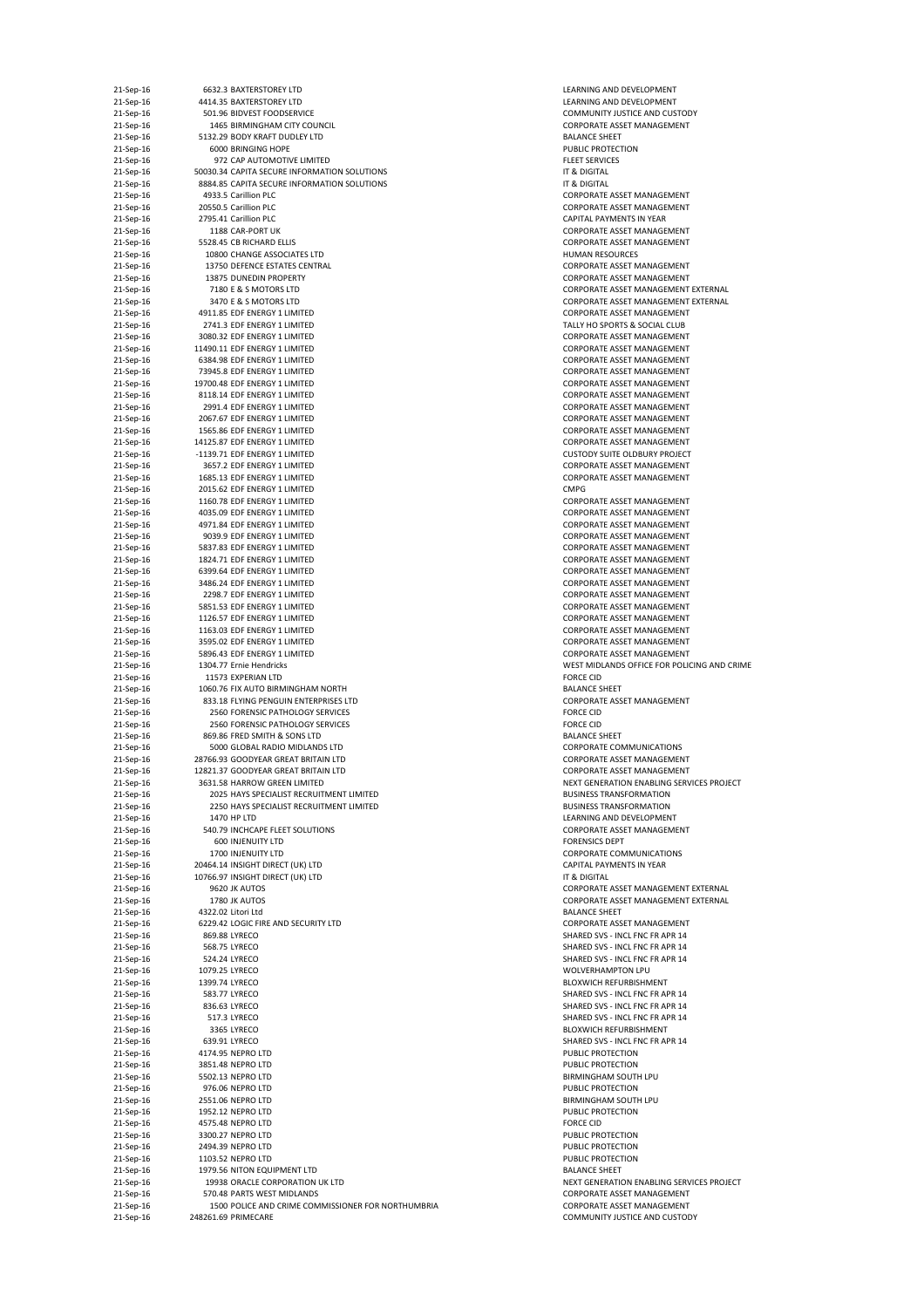| 21-Sep-16<br>21-Sep-16<br>21-Sep-16 |               |                                                              |                                              |
|-------------------------------------|---------------|--------------------------------------------------------------|----------------------------------------------|
|                                     |               | 1046 PRINCES TRUST                                           | <b>FORCE CID - EXT</b>                       |
|                                     |               | 576.13 RANDSTAD CARE LIMITED                                 | <b>HUMAN RESOU</b>                           |
|                                     |               | 576.13 RANDSTAD CARE LIMITED                                 | <b>HUMAN RESOU</b>                           |
| 21-Sep-16                           |               | 576.13 RANDSTAD CARE LIMITED                                 | <b>HUMAN RESOU</b>                           |
| 21-Sep-16                           |               | 576.13 RANDSTAD CARE LIMITED                                 | <b>HUMAN RESOU</b>                           |
| 21-Sep-16                           |               | 576.13 RANDSTAD CARE LIMITED                                 | <b>HUMAN RESOU</b>                           |
| 21-Sep-16                           |               | 576.13 RANDSTAD CARE LIMITED                                 | <b>HUMAN RESOU</b>                           |
| 21-Sep-16                           |               | 576.13 RANDSTAD CARE LIMITED                                 | <b>HUMAN RESOU</b>                           |
| 21-Sep-16                           |               | 898.09 RANDSTAD CARE LIMITED                                 | <b>HUMAN RESOU</b>                           |
| 21-Sep-16                           |               | 864.2 RANDSTAD CARE LIMITED                                  | <b>HUMAN RESOU</b>                           |
| 21-Sep-16                           |               | 864.2 RANDSTAD CARE LIMITED                                  | <b>HUMAN RESOU</b>                           |
| 21-Sep-16                           |               | 898.09 RANDSTAD CARE LIMITED                                 | <b>HUMAN RESOU</b>                           |
|                                     |               |                                                              |                                              |
| 21-Sep-16                           |               | 864.2 RANDSTAD CARE LIMITED                                  | <b>HUMAN RESOU</b>                           |
| 21-Sep-16                           |               | 643.91 RANDSTAD CARE LIMITED                                 | <b>HUMAN RESOU</b>                           |
| 21-Sep-16                           |               | 1739.24 RAPID AUTO BODY REPAIRS LTD                          | <b>BALANCE SHEET</b>                         |
| 21-Sep-16                           |               | 969.54 RAPID AUTO BODY REPAIRS LTD                           | <b>BALANCE SHEET</b>                         |
| 21-Sep-16                           |               | 4313.02 RAPID AUTO BODY REPAIRS LTD                          | <b>BALANCE SHEET</b>                         |
| 21-Sep-16                           |               | 864.88 RAPID AUTO BODY REPAIRS LTD                           | <b>BALANCE SHEET</b>                         |
| 21-Sep-16                           |               | 2134.98 RAPID AUTO BODY REPAIRS LTD                          | <b>BALANCE SHEET</b>                         |
| 21-Sep-16                           |               | 625.43 RAPID AUTO BODY REPAIRS LTD                           | <b>BALANCE SHEET</b>                         |
| 21-Sep-16                           |               | 3718.75 REDACTED                                             | <b>CORPORATE ASS</b>                         |
|                                     |               |                                                              |                                              |
| 21-Sep-16                           |               | 1729 REDACTED                                                | <b>OPERATIONS - E</b>                        |
| 21-Sep-16                           |               | 817.25 REDACTED                                              | <b>COMMUNITY JU</b>                          |
| 21-Sep-16                           |               | 3725 REDACTED                                                | <b>OPERATIONS</b>                            |
| 21-Sep-16                           |               | <b>6020 ROWLEY AUTO SERVICES LTD</b>                         | <b>CORPORATE ASS</b>                         |
| 21-Sep-16                           |               | 12800 ROWLEY AUTO SERVICES LTD                               | <b>CORPORATE AS:</b>                         |
| 21-Sep-16                           |               | 847.5 TCH (UK) LTD                                           | <b>BALANCE SHEET</b>                         |
| 21-Sep-16                           |               | 2542.5 TCH (UK) LTD                                          | <b>BALANCE SHEET</b>                         |
| 21-Sep-16                           |               | 964.41 TOA TAXIS RADIO SYSTEM LTD                            | <b>COMMUNITY JU</b>                          |
| 21-Sep-16                           |               | 2295.5 W LEES (WALSALL) LTD                                  | <b>BALANCE SHEET</b>                         |
|                                     |               |                                                              |                                              |
| 21-Sep-16                           |               | 888.27 W RIDLEY & CO LTD                                     | BALANCE SHEET                                |
| 21-Sep-16                           |               | 700.22 WAHEED SALEEM                                         | <b>WEST MIDLAND</b>                          |
| 21-Sep-16                           |               | 2728.1 WALMLEY REPAIR & CARE                                 | <b>BALANCE SHEET</b>                         |
| 21-Sep-16                           |               | 1000 WERDELIN EDUCATION                                      | <b>BIRMINGHAM V</b>                          |
| 21-Sep-16                           |               | 631.95 WILLIAM SUGDEN AND SONS LTD                           | <b>BALANCE SHEET</b>                         |
| 22-Sep-16                           |               | 1400 BT REDCARE VISION                                       | IT & DIGITAL                                 |
| 22-Sep-16                           |               | 12598.55 BT REDCARE VISION                                   | IT & DIGITAL                                 |
| 22-Sep-16                           |               | 524.09 BT REDCARE VISION                                     | IT & DIGITAL                                 |
|                                     |               |                                                              |                                              |
| 22-Sep-16                           |               | 125000 CLSH MANAGEMENT LTD                                   | <b>CORPORATE AS:</b>                         |
| 22-Sep-16                           |               | 2560 FORENSIC PATHOLOGY SERVICES                             | <b>FORCE CID</b>                             |
| 22-Sep-16                           |               | 2560 FORENSIC PATHOLOGY SERVICES                             | <b>FORCE CID</b>                             |
| 22-Sep-16                           |               | 740 GOVNET COMMUNICATIONS                                    | <b>WEST MIDLAND</b>                          |
| 22-Sep-16                           |               | 37500 HENLEY COLLEGE COVENTRY                                | <b>WEST MIDLAND</b>                          |
| 22-Sep-16                           |               | 43527.1 LAMBERT SMITH HAMPTON                                | <b>CORPORATE ASS</b>                         |
| 22-Sep-16                           |               | 43514.67 LAMBERT SMITH HAMPTON                               | <b>CORPORATE ASS</b>                         |
| 22-Sep-16                           |               | 631.4 LIAM PREECE                                            | <b>WEST MIDLAND</b>                          |
| 22-Sep-16                           |               | 10000 MICHAEL PAGE INTERNATIONAL RECRUITMENT LIMITED         | SHARED SVS - IN                              |
|                                     |               |                                                              |                                              |
|                                     |               |                                                              |                                              |
| 22-Sep-16                           |               | 1344 NEWCO CATERING EQUIPMENT LTD                            | <b>CORPORATE ASS</b>                         |
| 22-Sep-16                           |               | 1129.83 RANDSTAD EMPLOYMENT BUREAU LTD                       | <b>HUMAN RESOU</b>                           |
| 22-Sep-16                           |               | 2934.14 RAPID AUTO BODY REPAIRS LTD                          | <b>BALANCE SHEET</b>                         |
| 22-Sep-16                           |               | 1523 REDACTED                                                | <b>HUMAN RESOU</b>                           |
| 22-Sep-16                           |               | 782 REDACTED                                                 | <b>OPERATIONS</b>                            |
| 22-Sep-16                           |               | 1794 REDACTED                                                | <b>OPERATIONS</b>                            |
|                                     |               |                                                              |                                              |
| 22-Sep-16                           |               | 5432.5 REDACTED                                              | <b>OPERATIONS</b>                            |
| 22-Sep-16                           |               | 2967 REDACTED                                                | <b>OPERATIONS</b>                            |
| 22-Sep-16                           |               | 25000 SANDWELL WOMEN'S AID                                   | <b>WEST MIDLAND</b>                          |
| 22-Sep-16                           |               | 760 SCANNA MSC LTD                                           | LEARNING AND                                 |
| 22-Sep-16                           |               | 1900 SPECIAL VEHICLE SOLUTIONS LTD                           | <b>CAPITAL PAYME</b>                         |
| 22-Sep-16                           |               | 1900 SPECIAL VEHICLE SOLUTIONS LTD                           | <b>CAPITAL PAYME</b>                         |
| 22-Sep-16                           | 1997.78 TRIOS |                                                              | <b>CORPORATE ASS</b>                         |
| 22-Sep-16                           | 1661.95 TRIOS |                                                              | <b>CORPORATE ASS</b>                         |
|                                     |               | 12000 WARD & RIDER SOLICITORS                                | BALANCE SHEET                                |
| 22-Sep-16                           |               |                                                              |                                              |
| 22-Sep-16                           |               | 2996.4 WEST MIDLANDS PENSION FUND                            | <b>SHARED SVS - IN</b>                       |
| 23-Sep-16                           |               | 555.82 TRANSISTORSOFT                                        | IT & DIGITAL                                 |
| 23-Sep-16                           |               | 667.48 UK PRINT PRICE                                        | <b>CORPORATE CO</b>                          |
| 28-Sep-16                           |               | 21250 CRIMESTOPPERS                                          | <b>INTELLIGENCE</b>                          |
| 28-Sep-16                           |               | 903 HAYS SPECIALIST RECRUITMENT LIMITED                      | <b>INTELLIGENCE</b>                          |
| 28-Sep-16                           |               | 903 HAYS SPECIALIST RECRUITMENT LIMITED                      | <b>INTELLIGENCE</b>                          |
| 28-Sep-16                           |               | 903 HAYS SPECIALIST RECRUITMENT LIMITED                      | <b>INTELLIGENCE</b>                          |
| 28-Sep-16                           |               | 950456.58 ACCENTURE UK LIMITED                               | <b>INNOVATION &amp;</b>                      |
| 28-Sep-16                           |               | 1500 ACIVICO                                                 | <b>WEST MIDLAND</b>                          |
| 28-Sep-16                           |               | 1297.29 ALLSTAR BUSINESS SOLUTIONS LTD                       | <b>CORPORATE ASS</b>                         |
| 28-Sep-16                           |               | 35549.39 ALLSTAR BUSINESS SOLUTIONS LTD                      | <b>CORPORATE ASS</b>                         |
|                                     |               | 2156.73 ALLSTAR BUSINESS SOLUTIONS LTD                       | <b>CORPORATE ASS</b>                         |
| 28-Sep-16                           |               |                                                              |                                              |
| 28-Sep-16                           |               | 3082.99 ALLSTAR BUSINESS SOLUTIONS LTD                       | <b>CORPORATE AS:</b>                         |
| 28-Sep-16                           |               | 665.83 ALLSTAR BUSINESS SOLUTIONS LTD                        | <b>CORPORATE ASS</b>                         |
| 28-Sep-16                           |               | 3250 ASHLEY BERTIE                                           | <b>WEST MIDLAND</b>                          |
| 28-Sep-16                           |               | 522.56 BALLYCLARE LTD                                        | <b>BALANCE SHEET</b>                         |
| 28-Sep-16                           |               | 2155.56 BALLYCLARE LTD                                       | <b>BALANCE SHEET</b>                         |
| 28-Sep-16                           |               | 1241.08 BALLYCLARE LTD                                       | <b>BALANCE SHEET</b>                         |
| 28-Sep-16                           |               | 1241.08 BALLYCLARE LTD                                       | <b>BALANCE SHEET</b>                         |
| 28-Sep-16                           |               | 681.42 BIRMINGHAM CHILDRENS HOSPITAL                         | <b>FORCE CID</b>                             |
| 28-Sep-16                           |               | 880 BIRMINGHAM CITY COUNCIL                                  | <b>CORPORATE ASS</b>                         |
|                                     |               |                                                              |                                              |
| 28-Sep-16                           |               | 645 BIRMINGHAM CITY COUNCIL                                  | <b>CORPORATE ASS</b>                         |
| 28-Sep-16                           |               | 1191 BIRMINGHAM CITY COUNCIL                                 | <b>CORPORATE AS:</b>                         |
| 28-Sep-16                           |               | 1998 BIRMINGHAM CITY COUNCIL                                 | <b>TALLY HO SPORT</b>                        |
| 28-Sep-16                           |               | 14048 BIRMINGHAM CITY COUNCIL                                | <b>CORPORATE ASS</b>                         |
| 28-Sep-16                           |               | 1232 BIRMINGHAM CITY COUNCIL                                 | <b>CORPORATE ASS</b>                         |
| 28-Sep-16                           |               | <b>6668 BIRMINGHAM CITY COUNCIL</b>                          | <b>CORPORATE AS:</b>                         |
| 28-Sep-16                           |               | 3872 BIRMINGHAM CITY COUNCIL                                 | <b>CORPORATE ASS</b>                         |
| 28-Sep-16                           |               | 1532 BIRMINGHAM CITY COUNCIL                                 | <b>CORPORATE ASS</b>                         |
|                                     |               |                                                              |                                              |
| 28-Sep-16                           |               | 1864 BIRMINGHAM CITY COUNCIL                                 | <b>CORPORATE ASS</b>                         |
| 28-Sep-16                           |               | 1916 BIRMINGHAM CITY COUNCIL                                 | <b>CORPORATE ASS</b>                         |
| 28-Sep-16                           |               | 1626 BIRMINGHAM CITY COUNCIL                                 | <b>CORPORATE AS:</b>                         |
| 28-Sep-16                           |               | 10768 BIRMINGHAM CITY COUNCIL                                | <b>CORPORATE ASS</b>                         |
| 28-Sep-16<br>28-Sep-16              |               | 2216 BIRMINGHAM CITY COUNCIL<br>1419 BIRMINGHAM CITY COUNCIL | <b>CORPORATE ASS</b><br><b>CORPORATE ASS</b> |

FORCE CID - EXTERNALLY FUNDED HUMAN RESOURCES HUMAN RESOURCES HUMAN RESOURCES HUMAN RESOURCES HUMAN RESOURCES HUMAN RESOURCES HUMAN RESOURCES HUMAN RESOURCES HUMAN RESOURCES HUMAN RESOURCES HUMAN RESOURCES HUMAN RESOURCES HUMAN RESOURCES BALANCE SHEET BALANCE SHEET BALANCE SHEET BALANCE SHEET CORPORATE ASSET MANAGEMENT OPERATIONS - EXTERNALLY FUNDED COMMUNITY JUSTICE AND CUSTODY CORPORATE ASSET MANAGEMENT EXTERNAL CORPORATE ASSET MANAGEMENT EXTERNAL BALANCE SHEET COMMUNITY JUSTICE AND CUSTODY WEST MIDLANDS OFFICE FOR POLICING AND CRIME BIRMINGHAM WEST AND CENTRAL LPU BALANCE SHEET CORPORATE ASSET MANAGEMENT WEST MIDLANDS OFFICE FOR POLICING AND CRIME WEST MIDLANDS OFFICE FOR POLICING AND CRIME CORPORATE ASSET MANAGEMENT CORPORATE ASSET MANAGEMENT WEST MIDLANDS OFFICE FOR POLICING AND CRIME 22-SHARED SVS - INCL FNC FR APR 14 CORPORATE ASSET MANAGEMENT HUMAN RESOURCES BALANCE SHEET HUMAN RESOURCES WEST MIDLANDS OFFICE FOR POLICING AND CRIME LEARNING AND DEVELOPMENT CAPITAL PAYMENTS IN YEAR CAPITAL PAYMENTS IN YEAR CORPORATE ASSET MANAGEMENT CORPORATE ASSET MANAGEMENT BALANCE SHEET SHARED SVS - INCL FNC FR APR 14 CORPORATE COMMUNICATIONS INNOVATION & INTEGRATION PARTNERSHIP WEST MIDLANDS OFFICE FOR POLICING AND CRIME CORPORATE ASSET MANAGEMENT CORPORATE ASSET MANAGEMENT CORPORATE ASSET MANAGEMENT CORPORATE ASSET MANAGEMENT CORPORATE ASSET MANAGEMENT WEST MIDLANDS OFFICE FOR POLICING AND CRIME BALANCE SHEET BALANCE SHEET BALANCE SHEET BALANCE SHEET CORPORATE ASSET MANAGEMENT CORPORATE ASSET MANAGEMENT CORPORATE ASSET MANAGEMENT TALLY HO SPORTS & SOCIAL CLUB CORPORATE ASSET MANAGEMENT CORPORATE ASSET MANAGEMENT CORPORATE ASSET MANAGEMENT CORPORATE ASSET MANAGEMENT CORPORATE ASSET MANAGEMENT CORPORATE ASSET MANAGEMENT CORPORATE ASSET MANAGEMENT CORPORATE ASSET MANAGEMENT CORPORATE ASSET MANAGEMENT CORPORATE ASSET MANAGEMENT CORPORATE ASSET MANAGEMENT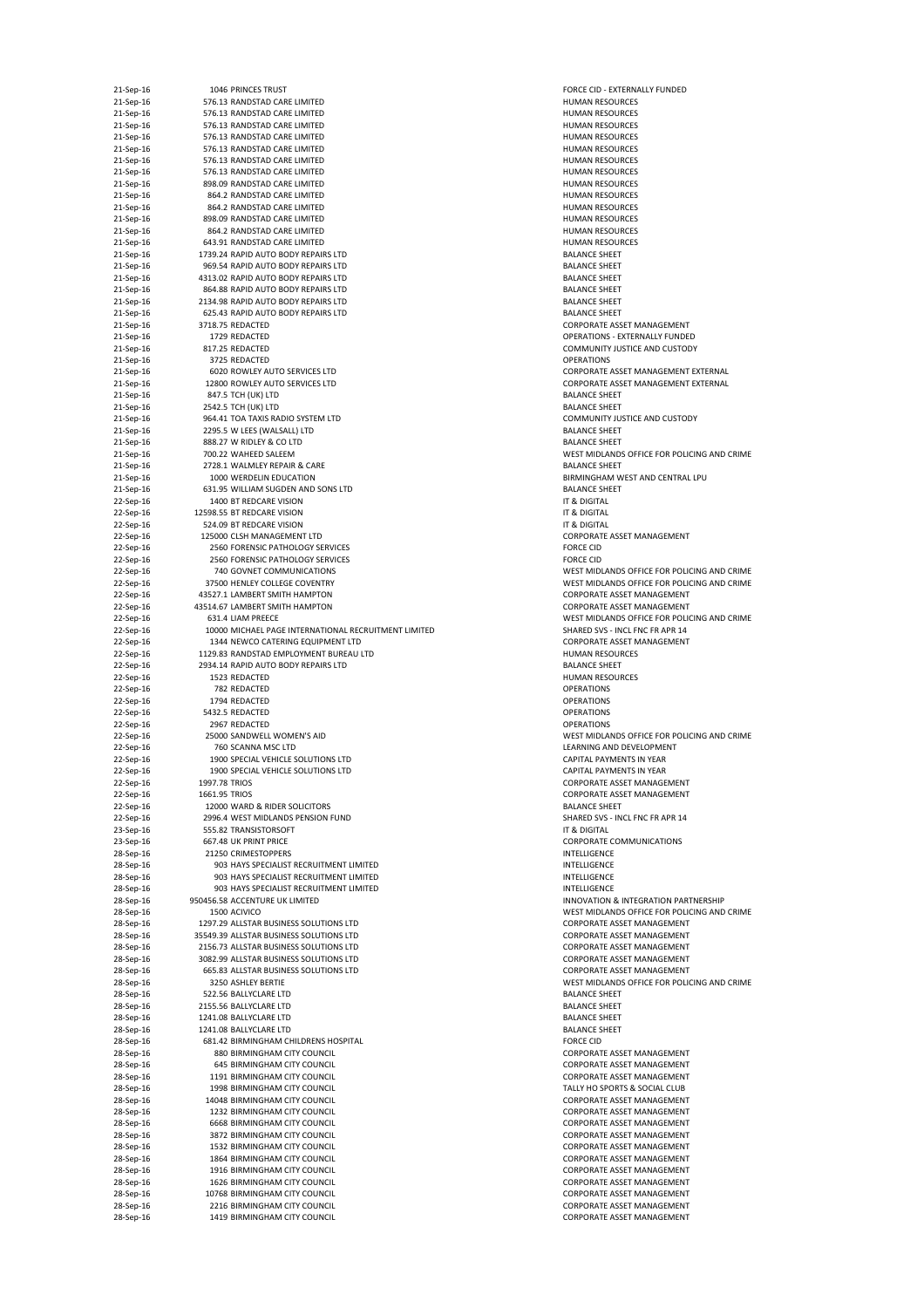| 28-Sep-16              | 10354 BIRMINGHAM CITY COUNCIL                                | <b>CORPORATE ASSET MANAGEMENT</b>                                      |
|------------------------|--------------------------------------------------------------|------------------------------------------------------------------------|
| 28-Sep-16              | 3313 BIRMINGHAM CITY COUNCIL                                 | <b>CORPORATE ASSET MANAGEMENT</b>                                      |
| 28-Sep-16              | 1253 BIRMINGHAM CITY COUNCIL                                 | <b>CORPORATE ASSET MANAGEMENT</b>                                      |
| 28-Sep-16              | 3168 BIRMINGHAM CITY COUNCIL                                 | <b>CORPORATE ASSET MANAGEMENT</b>                                      |
| 28-Sep-16              | 3686 BIRMINGHAM CITY COUNCIL                                 | <b>CORPORATE ASSET MANAGEMENT</b>                                      |
| 28-Sep-16              | 922 BIRMINGHAM CITY COUNCIL                                  | <b>CORPORATE ASSET MANAGEMENT</b>                                      |
| 28-Sep-16              | 4624 BIRMINGHAM CITY COUNCIL                                 | <b>CORPORATE ASSET MANAGEMENT</b>                                      |
| 28-Sep-16              | 1595 BIRMINGHAM CITY COUNCIL                                 | <b>CORPORATE ASSET MANAGEMENT</b>                                      |
| 28-Sep-16              | 2878 BIRMINGHAM CITY COUNCIL                                 | <b>CORPORATE ASSET MANAGEMENT</b>                                      |
| 28-Sep-16              | 5840 BIRMINGHAM CITY COUNCIL                                 | <b>CORPORATE ASSET MANAGEMENT</b>                                      |
| 28-Sep-16              | 1874 BIRMINGHAM CITY COUNCIL                                 | <b>CORPORATE ASSET MANAGEMENT</b>                                      |
| 28-Sep-16              | 3155 BIRMINGHAM CITY COUNCIL                                 | <b>CORPORATE ASSET MANAGEMENT</b>                                      |
| 28-Sep-16              | 8325 BIRMINGHAM CITY COUNCIL                                 | <b>CORPORATE ASSET MANAGEMENT</b>                                      |
| 28-Sep-16              | 2154 BIRMINGHAM CITY COUNCIL                                 | <b>CORPORATE ASSET MANAGEMENT</b>                                      |
| 28-Sep-16              | 756 BIRMINGHAM CITY COUNCIL                                  | <b>CORPORATE ASSET MANAGEMENT</b>                                      |
| 28-Sep-16              | 4639 BIRMINGHAM CITY COUNCIL                                 | <b>CORPORATE ASSET MANAGEMENT</b>                                      |
| 28-Sep-16              | 1698 BIRMINGHAM CITY COUNCIL                                 | <b>CORPORATE ASSET MANAGEMENT</b>                                      |
| 28-Sep-16              | 6337 BIRMINGHAM CITY COUNCIL                                 | <b>CORPORATE ASSET MANAGEMENT</b>                                      |
| 28-Sep-16              | 51758 BIRMINGHAM CITY COUNCIL                                | <b>CORPORATE ASSET MANAGEMENT</b>                                      |
| 28-Sep-16              | 3003 BIRMINGHAM CITY COUNCIL                                 | <b>CORPORATE ASSET MANAGEMENT</b><br><b>CORPORATE ASSET MANAGEMENT</b> |
| 28-Sep-16<br>28-Sep-16 | 8201 BIRMINGHAM CITY COUNCIL<br>1408 BIRMINGHAM CITY COUNCIL | <b>CORPORATE ASSET MANAGEMENT</b>                                      |
| 28-Sep-16              | 2361 BIRMINGHAM CITY COUNCIL                                 | <b>CORPORATE ASSET MANAGEMENT</b>                                      |
| 28-Sep-16              | 18948 BIRMINGHAM CITY COUNCIL                                | <b>CORPORATE ASSET MANAGEMENT</b>                                      |
| 28-Sep-16              | 4100 BIRMINGHAM CITY COUNCIL                                 | <b>CORPORATE ASSET MANAGEMENT</b>                                      |
| 28-Sep-16              | 2733 BIRMINGHAM CITY COUNCIL                                 | <b>CORPORATE ASSET MANAGEMENT</b>                                      |
| 28-Sep-16              | 963 BIRMINGHAM CITY COUNCIL                                  | NWOW DECANT PHASE 2 INFRASTRUCTURE                                     |
| 28-Sep-16              | 5815 BIRMINGHAM CITY COUNCIL                                 | NWOW DECANT PHASE 2 INFRASTRUCTURE                                     |
| 28-Sep-16              | 4142 BIRMINGHAM CITY COUNCIL                                 | <b>CMPG</b>                                                            |
| 28-Sep-16              | 1300 BIRMINGHAM SPORT AND PHYSICAL ACTIVITY TRUST            | ORG AND SERVICE DEVELOPMENT - EXTERNALLY FUNDED                        |
| 28-Sep-16              | 9929.14 BRUTON KNOWLES                                       | <b>CORPORATE ASSET MANAGEMENT</b>                                      |
| 28-Sep-16              | 777.03 Carillion PLC                                         | <b>CORPORATE ASSET MANAGEMENT</b>                                      |
| 28-Sep-16              | 18659.76 Carillion PLC                                       | <b>CORPORATE ASSET MANAGEMENT</b>                                      |
| 28-Sep-16              | 7114.16 CDW LTD                                              | CAPITAL PAYMENTS IN YEAR                                               |
| 28-Sep-16              | 746.5 CENTRAL LOCKSMITH AND SECURITY COMPANY                 | <b>CORPORATE ASSET MANAGEMENT</b>                                      |
| 28-Sep-16              | 657 CENTRAL LOCKSMITH AND SECURITY COMPANY                   | <b>CORPORATE ASSET MANAGEMENT</b>                                      |
| 28-Sep-16              | 1495 CITY & GUILDS                                           | LEARNING AND DEVELOPMENT                                               |
| 28-Sep-16              | 3010 CIVIL DEFENCE SUPPLY LTD                                | <b>BALANCE SHEET</b>                                                   |
| 28-Sep-16              | 3870 CIVIL DEFENCE SUPPLY LTD                                | <b>BALANCE SHEET</b>                                                   |
| 28-Sep-16              | 6020 CIVIL DEFENCE SUPPLY LTD                                | <b>BALANCE SHEET</b>                                                   |
| 28-Sep-16              | 4200 COMMUNITY AERO-KICK GYM                                 | ORG AND SERVICE DEVELOPMENT - EXTERNALLY FUNDED                        |
| 28-Sep-16              | 880.74 CORONA ENERGY                                         | <b>CORPORATE ASSET MANAGEMENT</b>                                      |
| 28-Sep-16              | 2047.44 CORONA ENERGY                                        | <b>CORPORATE ASSET MANAGEMENT</b>                                      |
| 28-Sep-16<br>28-Sep-16 | 944.81 CORONA ENERGY<br>509.02 CORONA ENERGY                 | <b>CORPORATE ASSET MANAGEMENT</b><br><b>CORPORATE ASSET MANAGEMENT</b> |
| 28-Sep-16              | 753.6 CORONA ENERGY                                          | <b>CORPORATE ASSET MANAGEMENT</b>                                      |
| 28-Sep-16              | 978.11 CORONA ENERGY                                         | <b>CORPORATE ASSET MANAGEMENT</b>                                      |
| 28-Sep-16              | 893.66 CORONA ENERGY                                         | <b>CORPORATE ASSET MANAGEMENT</b>                                      |
| 28-Sep-16              | 922.42 CORONA ENERGY                                         | <b>CORPORATE ASSET MANAGEMENT</b>                                      |
| 28-Sep-16              | 700.5 CORONA ENERGY                                          | <b>CORPORATE ASSET MANAGEMENT</b>                                      |
| 28-Sep-16              | 687.16 CORONA ENERGY                                         | <b>CORPORATE ASSET MANAGEMENT</b>                                      |
| 28-Sep-16              | 670.34 CORONA ENERGY                                         | <b>CORPORATE ASSET MANAGEMENT</b>                                      |
| 28-Sep-16              | 516.88 CORONA ENERGY                                         | <b>CORPORATE ASSET MANAGEMENT</b>                                      |
| 28-Sep-16              | 990.65 CORONA ENERGY                                         | <b>CORPORATE ASSET MANAGEMENT</b>                                      |
| 28-Sep-16              | 1334.84 CORONA ENERGY                                        | <b>CORPORATE ASSET MANAGEMENT</b>                                      |
| 28-Sep-16              | 901.92 CORONA ENERGY                                         | <b>CORPORATE ASSET MANAGEMENT</b>                                      |
| 28-Sep-16              | 510.98 CORONA ENERGY                                         | <b>CORPORATE ASSET MANAGEMENT</b>                                      |
| 28-Sep-16              | 567.67 CORONA ENERGY                                         | <b>CORPORATE ASSET MANAGEMENT</b>                                      |
| 28-Sep-16              | 528.7 CORONA ENERGY                                          | <b>CORPORATE ASSET MANAGEMENT</b>                                      |
| 28-Sep-16              | 507.23 CORONA ENERGY                                         | <b>CORPORATE ASSET MANAGEMENT</b>                                      |
| 28-Sep-16              | 585.91 CORONA ENERGY                                         | <b>CORPORATE ASSET MANAGEMENT</b>                                      |
| 28-Sep-16<br>28-Sep-16 | 865.84 CORONA ENERGY<br>571.24 CORONA ENERGY                 | <b>CORPORATE ASSET MANAGEMENT</b><br><b>CORPORATE ASSET MANAGEMENT</b> |
| 28-Sep-16              | 1154.17 CORONA ENERGY                                        | <b>CORPORATE ASSET MANAGEMENT</b>                                      |
| 28-Sep-16              | 946.29 CORONA ENERGY                                         | <b>CORPORATE ASSET MANAGEMENT</b>                                      |
| 28-Sep-16              | 3568.87 CORONA ENERGY                                        | <b>CORPORATE ASSET MANAGEMENT</b>                                      |
| 28-Sep-16              | 2695.87 CORONA ENERGY                                        | <b>CORPORATE ASSET MANAGEMENT</b>                                      |
| 28-Sep-16              | 597.56 CORONA ENERGY                                         | <b>CORPORATE ASSET MANAGEMENT</b>                                      |
| 28-Sep-16              | 2133 COVENTRY CITY COUNCIL                                   | <b>CORPORATE ASSET MANAGEMENT</b>                                      |
| 28-Sep-16              | 15117 COVENTRY CITY COUNCIL                                  | <b>CORPORATE ASSET MANAGEMENT</b>                                      |
| 28-Sep-16              | 2133 COVENTRY CITY COUNCIL                                   | CORPORATE ASSET MANAGEMENT                                             |
| 28-Sep-16              | 11907 COVENTRY CITY COUNCIL                                  | <b>CORPORATE ASSET MANAGEMENT</b>                                      |
| 28-Sep-16              |                                                              |                                                                        |
| 28-Sep-16              | 2066.88 CROWN PET FOODS LTD                                  | <b>OPERATIONS</b>                                                      |
|                        | 1193.22 CROWN PET FOODS LTD                                  | <b>OPERATIONS</b>                                                      |
| 28-Sep-16              | 3151.02 DAMSON HOUSE VETERINARY CLINIC                       | <b>OPERATIONS</b>                                                      |
| 28-Sep-16              | 3458 DUDLEY METROPOLITAN BOROUGH                             | <b>CORPORATE ASSET MANAGEMENT</b>                                      |
| 28-Sep-16              | 5550 DUDLEY METROPOLITAN BOROUGH                             | <b>CORPORATE ASSET MANAGEMENT</b>                                      |
| 28-Sep-16              | <b>686 DUDLEY METROPOLITAN BOROUGH</b>                       | <b>CORPORATE ASSET MANAGEMENT</b>                                      |
| 28-Sep-16              | 585 DUDLEY METROPOLITAN BOROUGH                              | <b>CORPORATE ASSET MANAGEMENT</b>                                      |
| 28-Sep-16              | 911 DUDLEY METROPOLITAN BOROUGH                              | <b>CORPORATE ASSET MANAGEMENT</b>                                      |
| 28-Sep-16              | 7207 DUDLEY METROPOLITAN BOROUGH                             | <b>CORPORATE ASSET MANAGEMENT</b>                                      |
| 28-Sep-16              | 2713 DUDLEY METROPOLITAN BOROUGH                             | <b>CORPORATE ASSET MANAGEMENT</b>                                      |
| 28-Sep-16              | 862.64 EDF ENERGY 1 LIMITED                                  | <b>CORPORATE ASSET MANAGEMENT</b>                                      |
| 28-Sep-16              | 883.95 EDF ENERGY 1 LIMITED                                  | <b>CORPORATE ASSET MANAGEMENT</b>                                      |
| 28-Sep-16              | 895.09 EDF ENERGY 1 LIMITED                                  | <b>CORPORATE ASSET MANAGEMENT</b>                                      |
| 28-Sep-16              | 871.87 EDF ENERGY 1 LIMITED                                  | <b>CORPORATE ASSET MANAGEMENT</b>                                      |
| 28-Sep-16              | 555.77 EDF ENERGY 1 LIMITED<br>873.93 EDF ENERGY 1 LIMITED   | <b>CORPORATE ASSET MANAGEMENT</b>                                      |
| 28-Sep-16<br>28-Sep-16 | 859.45 EDF ENERGY 1 LIMITED                                  | CORPORATE ASSET MANAGEMENT<br><b>CORPORATE ASSET MANAGEMENT</b>        |
| 28-Sep-16              | 885.88 EDF ENERGY 1 LIMITED                                  | <b>CORPORATE ASSET MANAGEMENT</b>                                      |
| 28-Sep-16              | 894.19 EDF ENERGY 1 LIMITED                                  | <b>CORPORATE ASSET MANAGEMENT</b>                                      |
| 28-Sep-16              | 890.02 EDF ENERGY 1 LIMITED                                  | <b>CORPORATE ASSET MANAGEMENT</b>                                      |
| 28-Sep-16              | 2117.35 ERDINGTON ACCIDENT REPAIR CTR                        | <b>BALANCE SHEET</b>                                                   |
| 28-Sep-16              | 3688.53 ERDINGTON ACCIDENT REPAIR CTR                        | <b>BALANCE SHEET</b>                                                   |
| 28-Sep-16              | 4172.22 ERDINGTON ACCIDENT REPAIR CTR                        | <b>BALANCE SHEET</b>                                                   |
| 28-Sep-16<br>28-Sep-16 | 500.63 EXTRA PERSONNEL LTD<br>1767.5 EXTRA PERSONNEL LTD     | SHARED SVS - INCL FNC FR APR 14<br>SHARED SVS - INCL FNC FR APR 14     |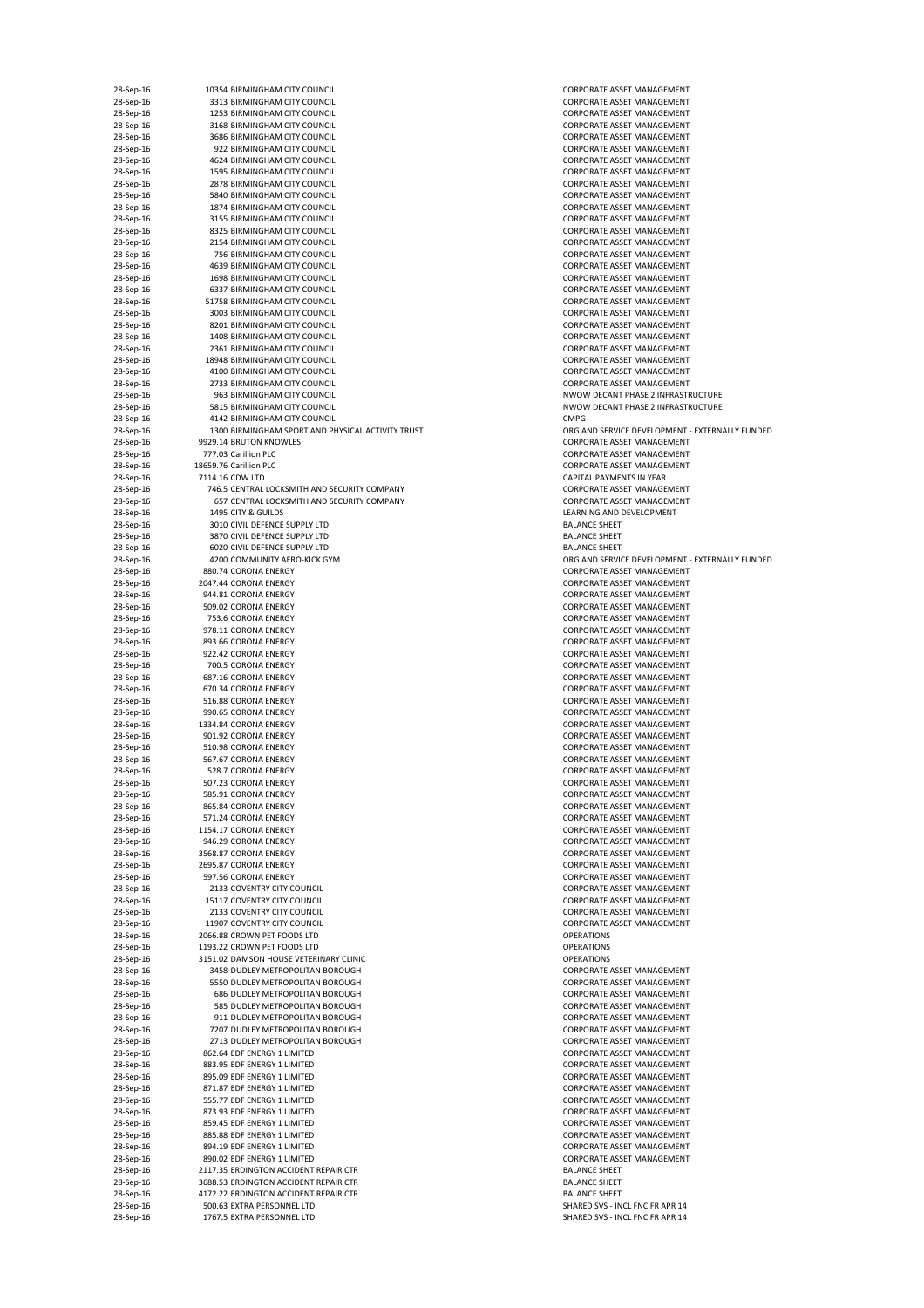| 28-Sep-16 | 500.63 EXTRA PERSONNEL LTD                                | SHARED SVS - INCL FNC FR APR 14             |
|-----------|-----------------------------------------------------------|---------------------------------------------|
| 28-Sep-16 | 746.05 EXTRA PERSONNEL LTD                                | SHARED SVS - INCL FNC FR APR 14             |
| 28-Sep-16 | 1750 FORENSIC PATHOLOGY SERVICES                          | <b>FORCE CID</b>                            |
| 28-Sep-16 | 1443.75 FORENSIC PATHOLOGY SERVICES                       | <b>FORCE CID</b>                            |
| 28-Sep-16 | 1325 FORENSIC VISION LTD                                  | BIRMINGHAM WEST AND CENTRAL LPU             |
| 28-Sep-16 | 516.26 G4S CASH SOLUTIONS (UK) LTD                        | SHARED SVS - INCL FNC FR APR 14             |
| 28-Sep-16 | 36443.5 GARRAN LOCKERS LTD                                | NWOW INFRASTRUCTURE                         |
| 28-Sep-16 | 1205.6 GUARDIAN SECURITY SEALS LTD                        | <b>BALANCE SHEET</b>                        |
| 28-Sep-16 | 806 HAYS SPECIALIST RECRUITMENT LIMITED                   | LEARNING AND DEVELOPMENT                    |
| 28-Sep-16 | 1007.5 HAYS SPECIALIST RECRUITMENT LIMITED                | LEARNING AND DEVELOPMENT                    |
| 28-Sep-16 | 4438.64 HCT CONSTRUCTION CONSULTANTS LTD                  | <b>CAPITAL PAYMENTS IN YEAR</b>             |
| 28-Sep-16 | 1360 INSIGHT DIRECT (UK) LTD                              | IT & DIGITAL                                |
| 28-Sep-16 | 944.26 INTEGRATED ERGONOMICS LTD                          | <b>HUMAN RESOURCES</b>                      |
| 28-Sep-16 | 1170.71 INTEGRATED ERGONOMICS LTD                         | <b>HUMAN RESOURCES</b>                      |
| 28-Sep-16 | 1020.55 INTEGRATED ERGONOMICS LTD                         | <b>HUMAN RESOURCES</b>                      |
| 28-Sep-16 | 1276.21 INTEGRATED ERGONOMICS LTD                         | <b>HUMAN RESOURCES</b>                      |
| 28-Sep-16 | 4500 JP FRENCH ASSOCIATES                                 | <b>FORENSICS DEPT</b>                       |
| 28-Sep-16 | 1955 KEY FORENSIC SERVICES LTD                            | <b>FORENSICS DEPT</b>                       |
| 28-Sep-16 | 5950 KEY FORENSIC SERVICES LTD                            | <b>FORENSICS DEPT</b>                       |
| 28-Sep-16 | 2109.88 KEY FORENSIC SERVICES LTD                         | <b>FORENSICS DEPT</b>                       |
| 28-Sep-16 | 962.28 Level Peak Associates Ltd                          | <b>OPERATIONS - EXTERNALLY FUNDED</b>       |
| 28-Sep-16 | 58557.3 Lodge Service UK Ltd                              | <b>CORPORATE ASSET MANAGEMENT</b>           |
| 28-Sep-16 | 1600 London Psychiatric Clinic                            | PUBLIC PROTECTION                           |
| 28-Sep-16 | 9621.56 LOOKERS                                           | <b>CORPORATE ASSET MANAGEMENT</b>           |
| 28-Sep-16 | 6198.14 MITIE LANDSCAPES                                  | <b>CORPORATE ASSET MANAGEMENT</b>           |
| 28-Sep-16 | 6198.14 MITIE LANDSCAPES                                  | <b>CORPORATE ASSET MANAGEMENT</b>           |
| 28-Sep-16 | 6129.39 MITIE LANDSCAPES                                  | CORPORATE ASSET MANAGEMENT                  |
| 28-Sep-16 | 6129.39 MITIE LANDSCAPES                                  | <b>CORPORATE ASSET MANAGEMENT</b>           |
| 28-Sep-16 | 4046.37 MOSSVALE MAINTENANCE AND SEALING SERVICES         | <b>CORPORATE ASSET MANAGEMENT</b>           |
| 28-Sep-16 | 10400 NETWORKS FIRST LIMITED                              | IT & DIGITAL                                |
| 28-Sep-16 | 88933 NITON EQUIPMENT LTD                                 | <b>BALANCE SHEET</b>                        |
| 28-Sep-16 | <b>16510 NITON EQUIPMENT LTD</b>                          | <b>BALANCE SHEET</b>                        |
| 28-Sep-16 | <b>1620 NITON EQUIPMENT LTD</b>                           | <b>BALANCE SHEET</b>                        |
| 28-Sep-16 | 1349.7 NITON EQUIPMENT LTD                                | <b>BALANCE SHEET</b>                        |
| 28-Sep-16 | 510.31 NYS CORPORATE LTD                                  | <b>NABIS</b>                                |
| 28-Sep-16 | 648.32 NYS CORPORATE LTD                                  | SANDWELL LPU                                |
| 28-Sep-16 | 900 PARKWAY GROUNDS MAINT. LTD                            | <b>CORPORATE ASSET MANAGEMENT</b>           |
|           | 957.5 POLICE RESOURCES INTL LTD                           | <b>BALANCE SHEET</b>                        |
| 28-Sep-16 |                                                           |                                             |
| 28-Sep-16 | 834.42 PRICE WESTERN LEATHER                              | <b>BALANCE SHEET</b>                        |
| 28-Sep-16 | 812 PRICE WESTERN LEATHER                                 | <b>BALANCE SHEET</b>                        |
| 28-Sep-16 | 8457.5 RAPID SECURE LTD                                   | BIRMINGHAM NORTH LPU                        |
| 28-Sep-16 | 1125 RAPID SECURE LTD                                     | <b>COVENTRY LPU</b>                         |
| 28-Sep-16 | 925 RAYBONE DEVELOPMENTS MINT LIMITED                     | <b>HUMAN RESOURCES</b>                      |
| 28-Sep-16 | 1050 REDACTED                                             | <b>HUMAN RESOURCES</b>                      |
| 28-Sep-16 | 3015 REDACTED                                             | <b>OPERATIONS</b>                           |
| 28-Sep-16 | 2152.66 REDACTED                                          | <b>OPERATIONS</b>                           |
| 28-Sep-16 | 4350 REDACTED                                             | <b>OPERATIONS</b>                           |
| 28-Sep-16 | 5700 REDACTED                                             | <b>OPERATIONS</b>                           |
| 28-Sep-16 | 1209.21 REDACTED                                          | <b>COMMUNITY JUSTICE AND CUSTODY</b>        |
| 28-Sep-16 | 535.5 REDACTED                                            | <b>COMMUNITY JUSTICE AND CUSTODY</b>        |
| 28-Sep-16 | 2000 REDACTED                                             | <b>CORPORATE ASSET MANAGEMENT</b>           |
| 28-Sep-16 | 6666 REDACTED                                             | <b>OPERATIONS - EXTERNALLY FUNDED</b>       |
| 28-Sep-16 | 799.5 REDACTED                                            | <b>OPERATIONS - EXTERNALLY FUNDED</b>       |
| 28-Sep-16 | 3331.21 REDACTED                                          | <b>OPERATIONS - EXTERNALLY FUNDED</b>       |
| 28-Sep-16 | 9837 RSG ENGINEERING LTD                                  | DRIVER VEHICLE MANAGEMENT                   |
| 28-Sep-16 | 516.2 RUTH LEE FIRE AND RESCUE EQUIP.                     | LEARNING AND DEVELOPMENT                    |
| 28-Sep-16 | 3298.1 S.YAFFY LTD                                        | <b>BALANCE SHEET</b>                        |
| 28-Sep-16 | 1512 SANDWELL MBC                                         | <b>CORPORATE ASSET MANAGEMENT</b>           |
| 28-Sep-16 |                                                           |                                             |
|           | 3251 SANDWELL MBC                                         | <b>CORPORATE ASSET MANAGEMENT</b>           |
| 28-Sep-16 | 1501 SANDWELL MBC                                         | <b>CORPORATE ASSET MANAGEMENT</b>           |
| 28-Sep-16 | 4209 SANDWELL MBC                                         | <b>CORPORATE ASSET MANAGEMENT</b>           |
| 28-Sep-16 | 545 SANDWELL MBC                                          | <b>CORPORATE ASSET MANAGEMENT</b>           |
| 28-Sep-16 | 1916 SANDWELL MBC                                         | <b>CORPORATE ASSET MANAGEMENT</b>           |
| 28-Sep-16 | 27128 SANDWELL MBC                                        | <b>CORPORATE ASSET MANAGEMENT</b>           |
| 28-Sep-16 | 3256.2 SARGINSONS - SOLICITORS                            | <b>BALANCE SHEET</b>                        |
| 28-Sep-16 | 900 SNOW HILL BIRMINGHAM                                  | <b>NABIS</b>                                |
| 28-Sep-16 | 950 SNOW HILL BIRMINGHAM                                  | <b>NABIS</b>                                |
| 28-Sep-16 | 49528.12 SOFTWARE BOX LTD                                 | <b>MOBILITY</b>                             |
| 28-Sep-16 | 2526 SOLIHULL METROPOLITAN BOR.COUN                       | <b>CORPORATE ASSET MANAGEMENT</b>           |
| 28-Sep-16 | 16049 SOLIHULL METROPOLITAN BOR.COUN                      | <b>CORPORATE ASSET MANAGEMENT</b>           |
| 28-Sep-16 | 5591 SOLIHULL METROPOLITAN BOR.COUN                       | <b>CORPORATE ASSET MANAGEMENT</b>           |
| 28-Sep-16 | 1791 SOLIHULL METROPOLITAN BOR.COUN                       | <b>CORPORATE ASSET MANAGEMENT</b>           |
| 28-Sep-16 | 555 SOLIHULL METROPOLITAN BOR.COUN                        | <b>CORPORATE ASSET MANAGEMENT</b>           |
| 28-Sep-16 | <b>655 SOLIHULL METROPOLITAN BOR.COUN</b>                 | <b>CORPORATE ASSET MANAGEMENT</b>           |
| 28-Sep-16 | 813.55 SOUTHCOMBE BROTHERS LTD                            | <b>BALANCE SHEET</b>                        |
| 28-Sep-16 | 1129.5 ST ANDREWS HEALTHCARE                              | PUBLIC PROTECTION                           |
| 28-Sep-16 | 3990 ST THOMAS COMMUNITY PROJECT                          | WEST MIDLANDS OFFICE FOR POLICING AND CRIME |
| 28-Sep-16 | 1860 SYTECH                                               | <b>FORENSICS DEPT</b>                       |
| 28-Sep-16 | 504 SYTECH                                                | <b>FORENSICS DEPT</b>                       |
|           |                                                           |                                             |
| 28-Sep-16 | 864.01 SYTNER OLDBURY                                     | <b>CORPORATE ASSET MANAGEMENT</b>           |
| 28-Sep-16 | 43679.9 THOMAS VALE CONSTRUCTION LIMITED                  | <b>BLOXWICH REFURBISHMENT</b>               |
| 28-Sep-16 | 2739.26 TNT UK LTD                                        | <b>INFORMATION MANAGEMENT</b>               |
| 28-Sep-16 | 835 TOLPUTT KEETON LTD                                    | <b>CORPORATE ASSET MANAGEMENT</b>           |
| 28-Sep-16 | 812 TOYE KENNING & SPENCER LTD                            | <b>BALANCE SHEET</b>                        |
| 28-Sep-16 | 5773.9 TRIOS                                              | CAPITAL PAYMENTS IN YEAR                    |
| 28-Sep-16 | 6026.62 TRIOS                                             | <b>CORPORATE ASSET MANAGEMENT</b>           |
| 28-Sep-16 | <b>1506.7 TRIOS</b>                                       | <b>CORPORATE ASSET MANAGEMENT</b>           |
| 28-Sep-16 | 13979.25 TRIOS                                            | <b>CORPORATE ASSET MANAGEMENT</b>           |
| 28-Sep-16 | 1743.83 TRIOS                                             | <b>CORPORATE ASSET MANAGEMENT</b>           |
| 28-Sep-16 | <b>1472.94 TRIOS</b>                                      | <b>CORPORATE ASSET MANAGEMENT</b>           |
| 28-Sep-16 | 12076.23 TRIOS                                            | <b>CORPORATE ASSET MANAGEMENT</b>           |
| 28-Sep-16 | 5232.01 TRIOS                                             | <b>CORPORATE ASSET MANAGEMENT</b>           |
| 28-Sep-16 | 1115 TYLER-PARKES PARTNERSHIP                             | <b>CORPORATE ASSET MANAGEMENT</b>           |
| 28-Sep-16 | 525 UCS RENEWABLES LIMITED                                | DIGITAL INTERVIEW RECORDING PROJECT         |
| 28-Sep-16 | 700 UCS RENEWABLES LIMITED                                | DIGITAL INTERVIEW RECORDING PROJECT         |
| 28-Sep-16 | 13850 UNIVERSITY HOSPITAL COVENTRY/WARWICKSHIRE NHS TRUST | <b>FORCE CID</b>                            |
| 28-Sep-16 | 531.34 VEOLIA ENVIRONMENTAL SERV'S PLC                    | CORPORATE ASSET MANAGEMENT                  |